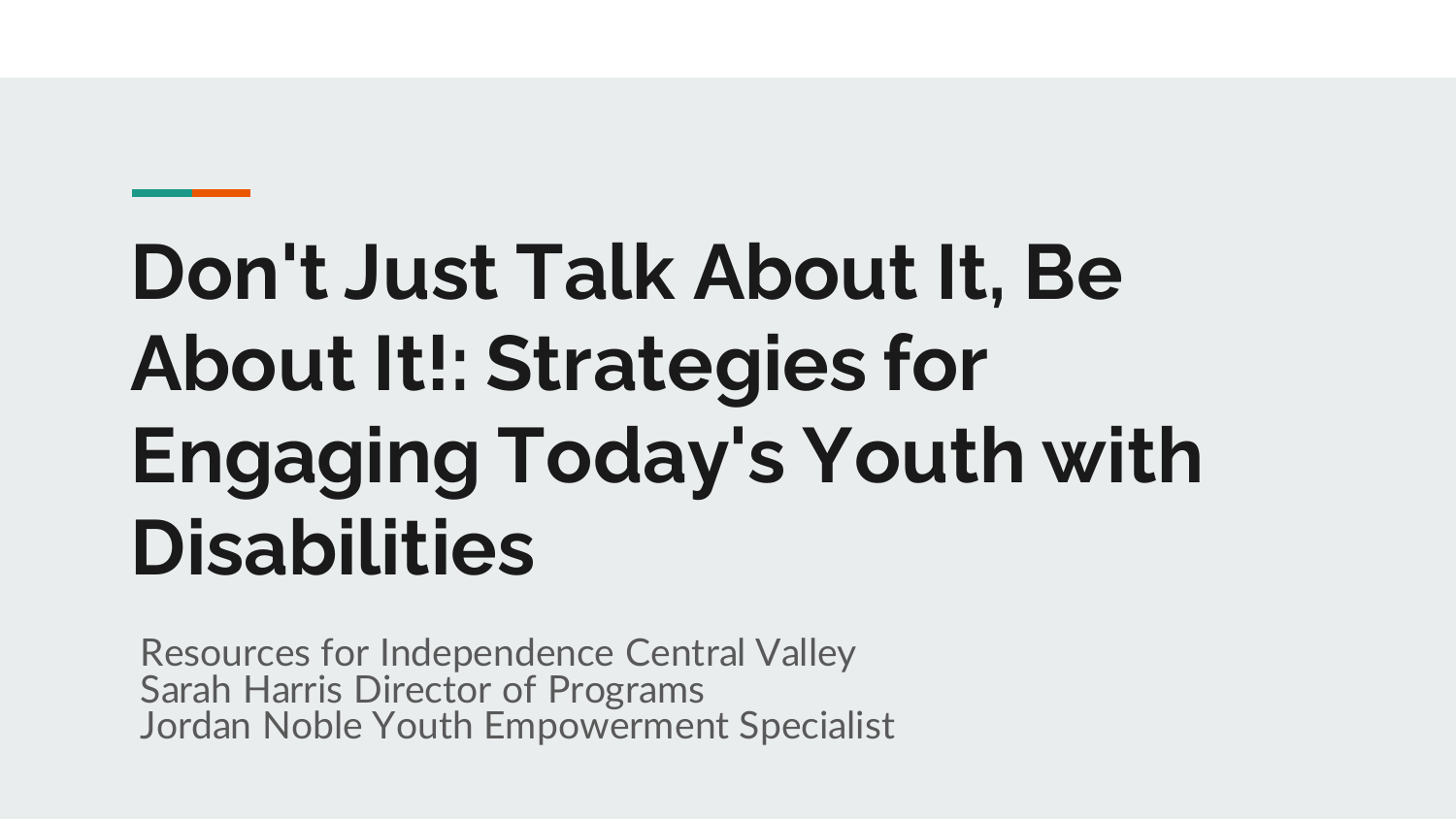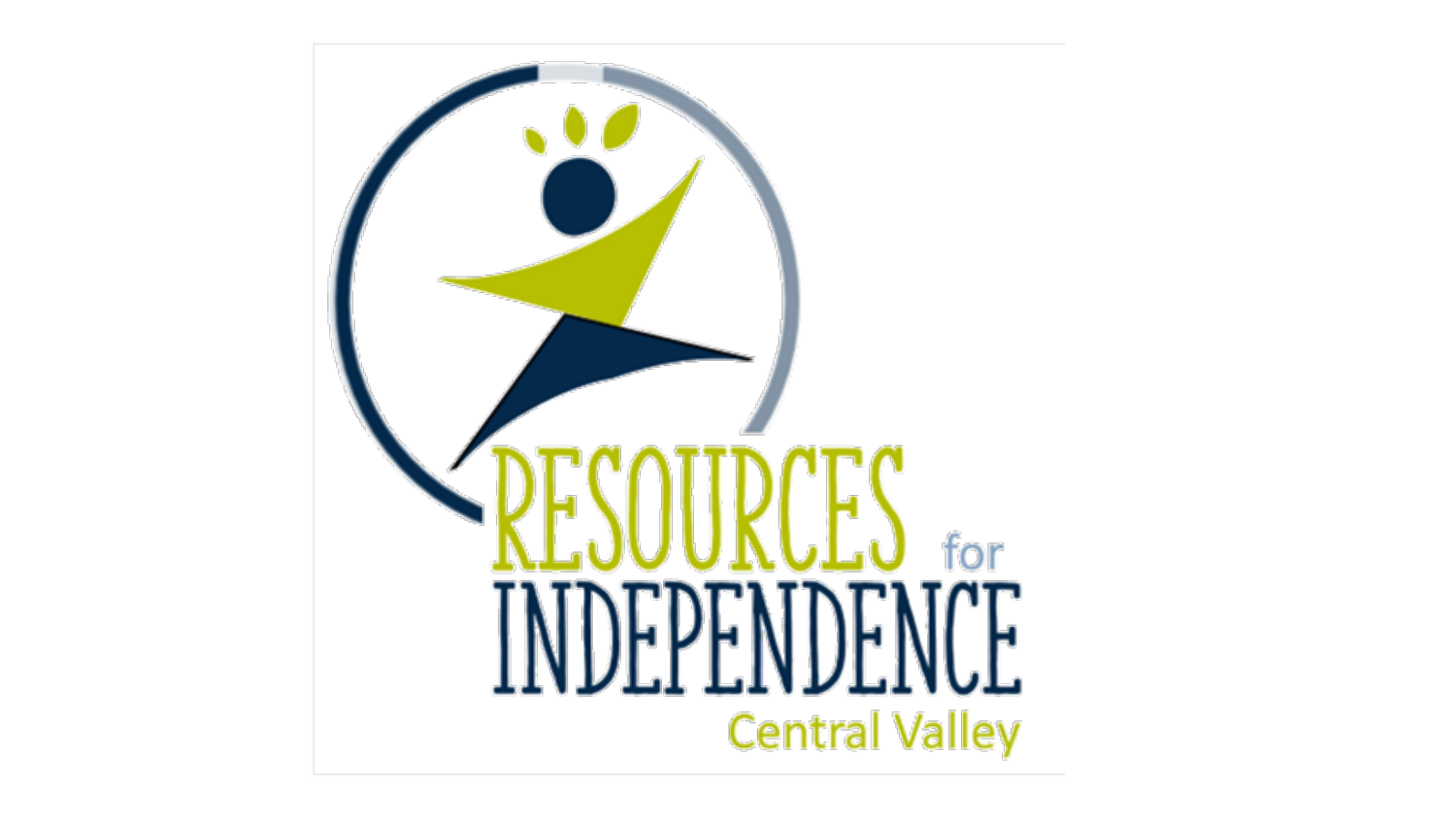#### **How'd we get here?**

Early March 2020

Pre-Pandemic World

Goals:

Person Centered Planning-August 2020

Hybrid Services-August 2020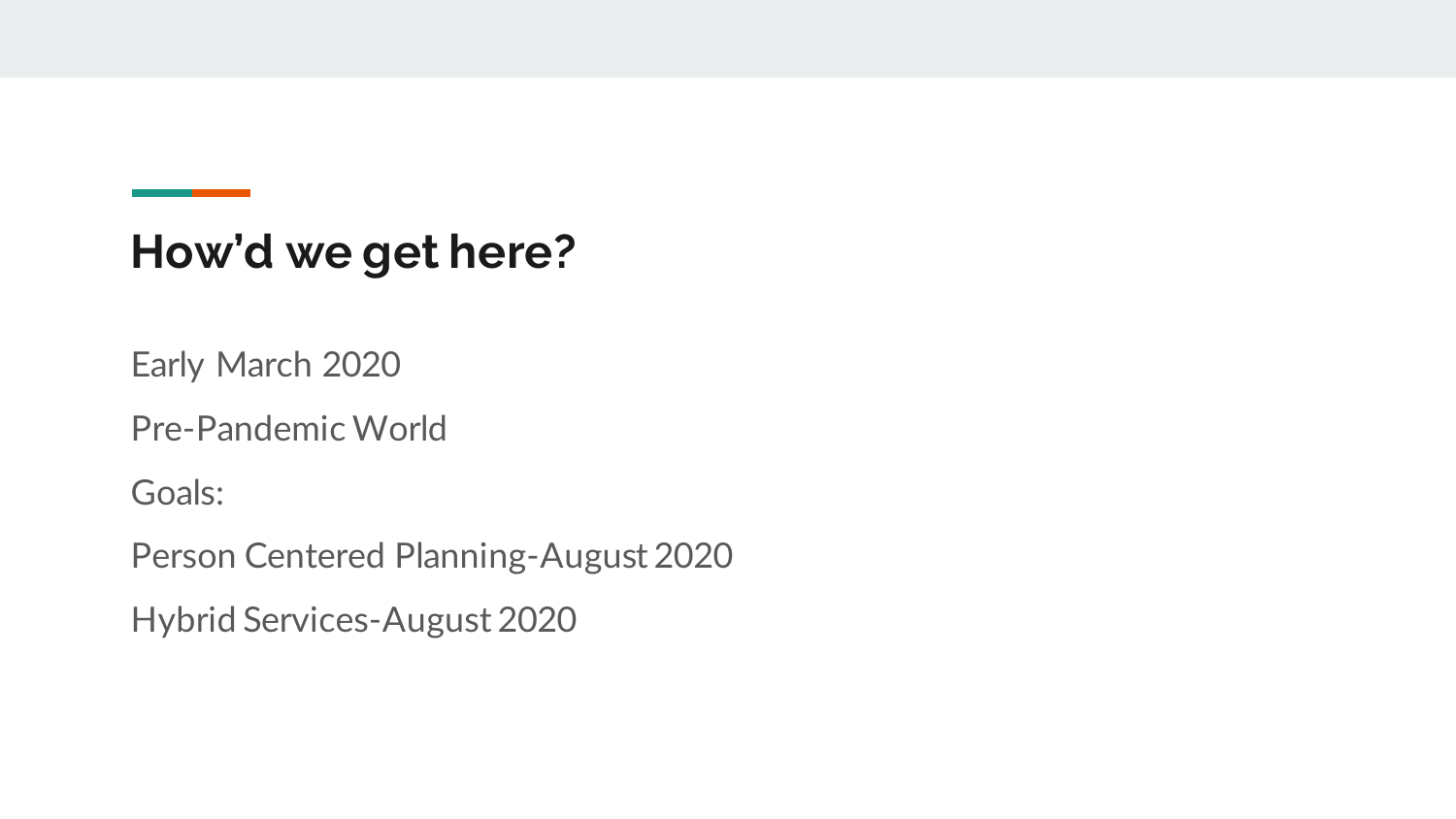#### **Where we started...**

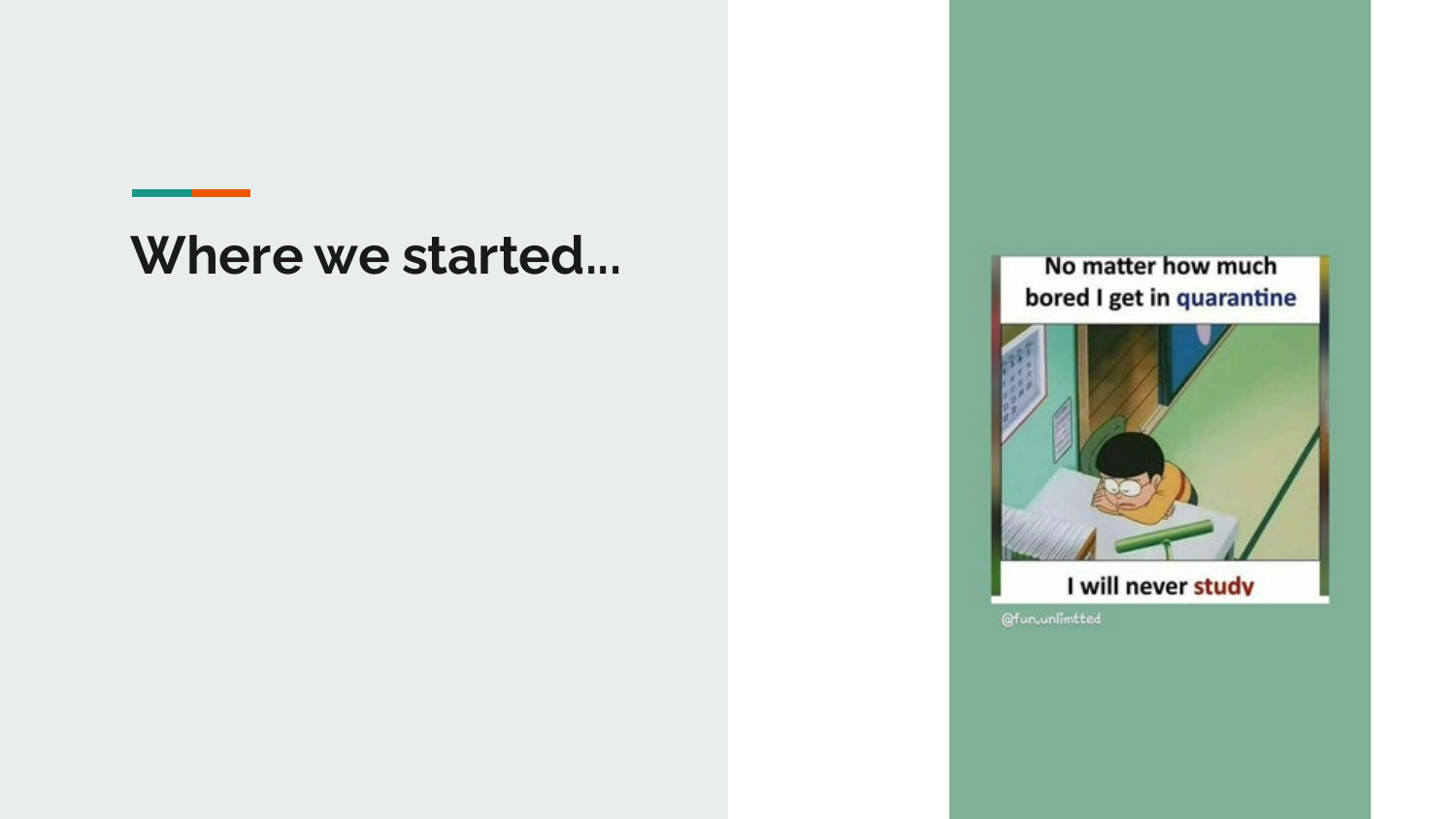## **March 17, 2020 Day 1 of Remote Work**



I saved over \$1,000 this month by switching to Quarantine.

Casachean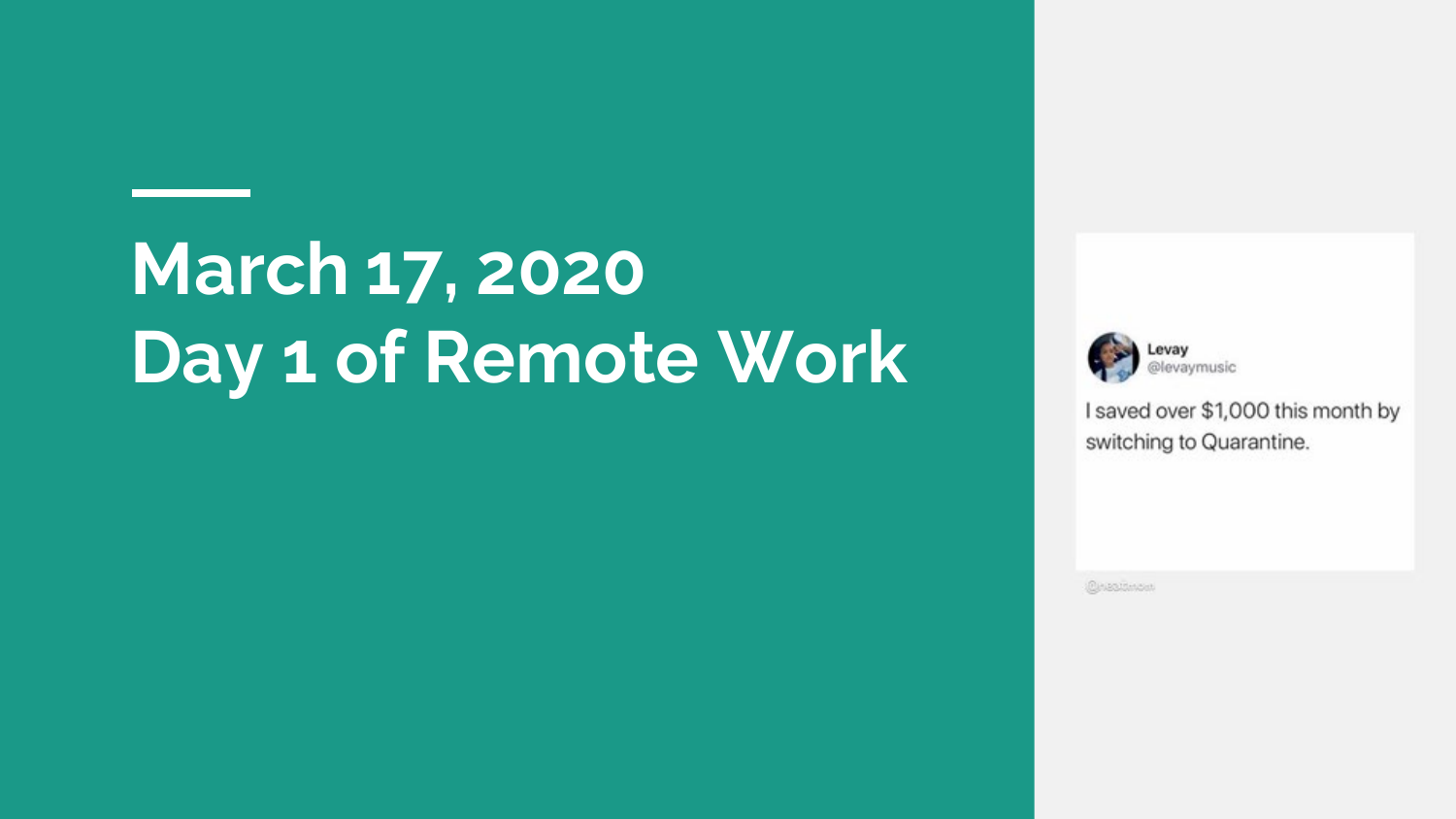

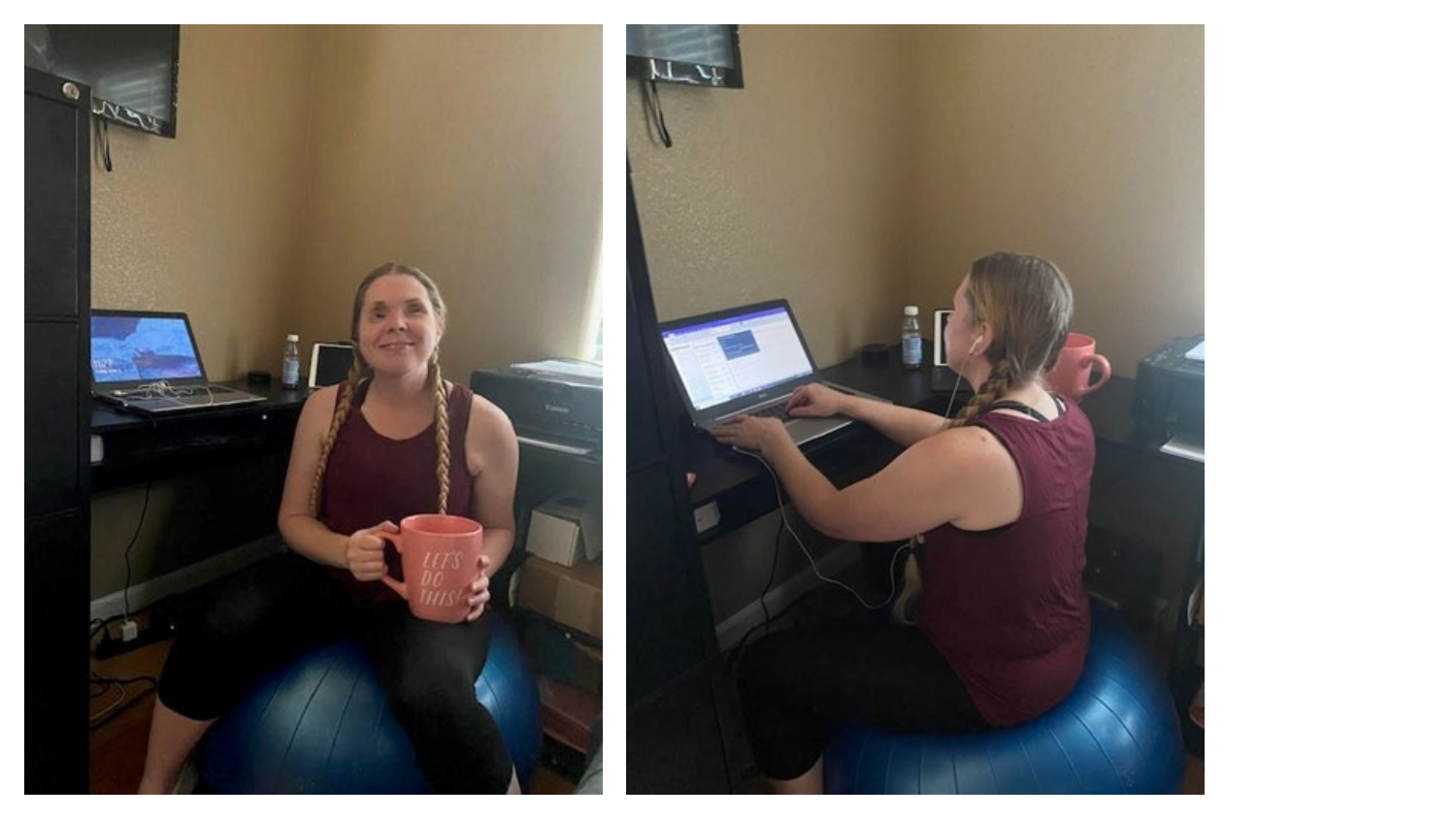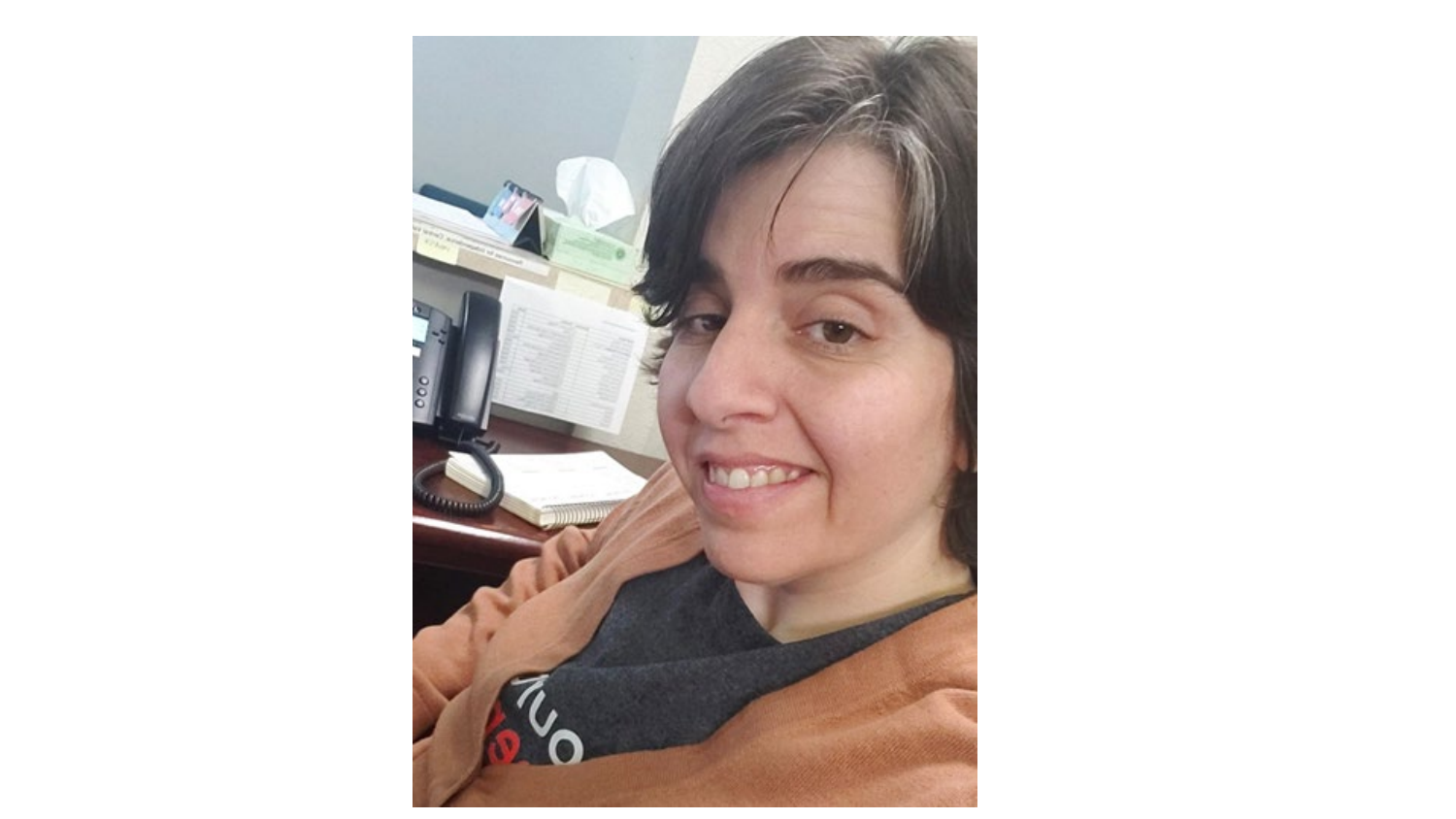

### **March 18, 2020 Rethink services!**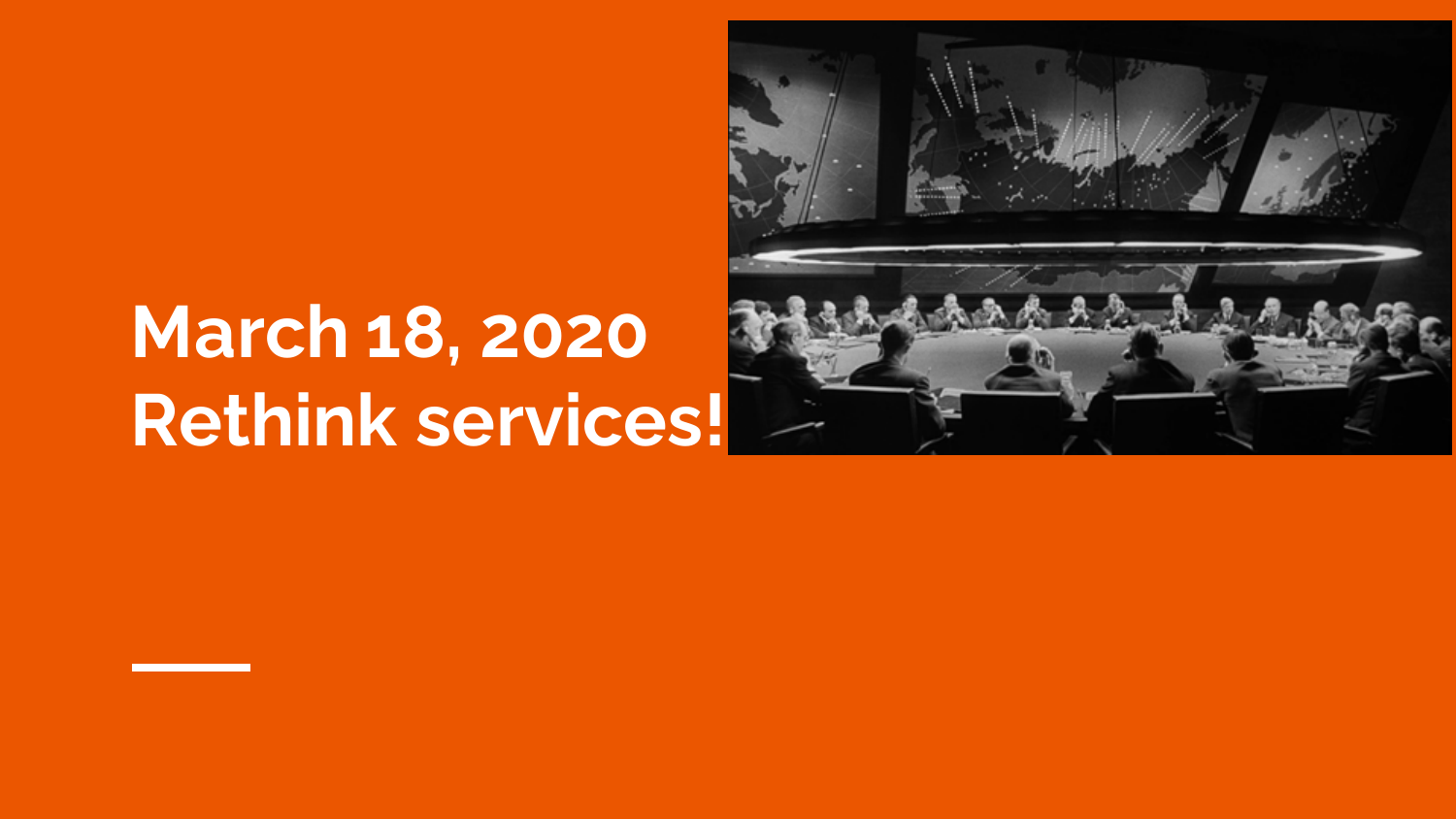**We are a Consumerdriven/person centered organization**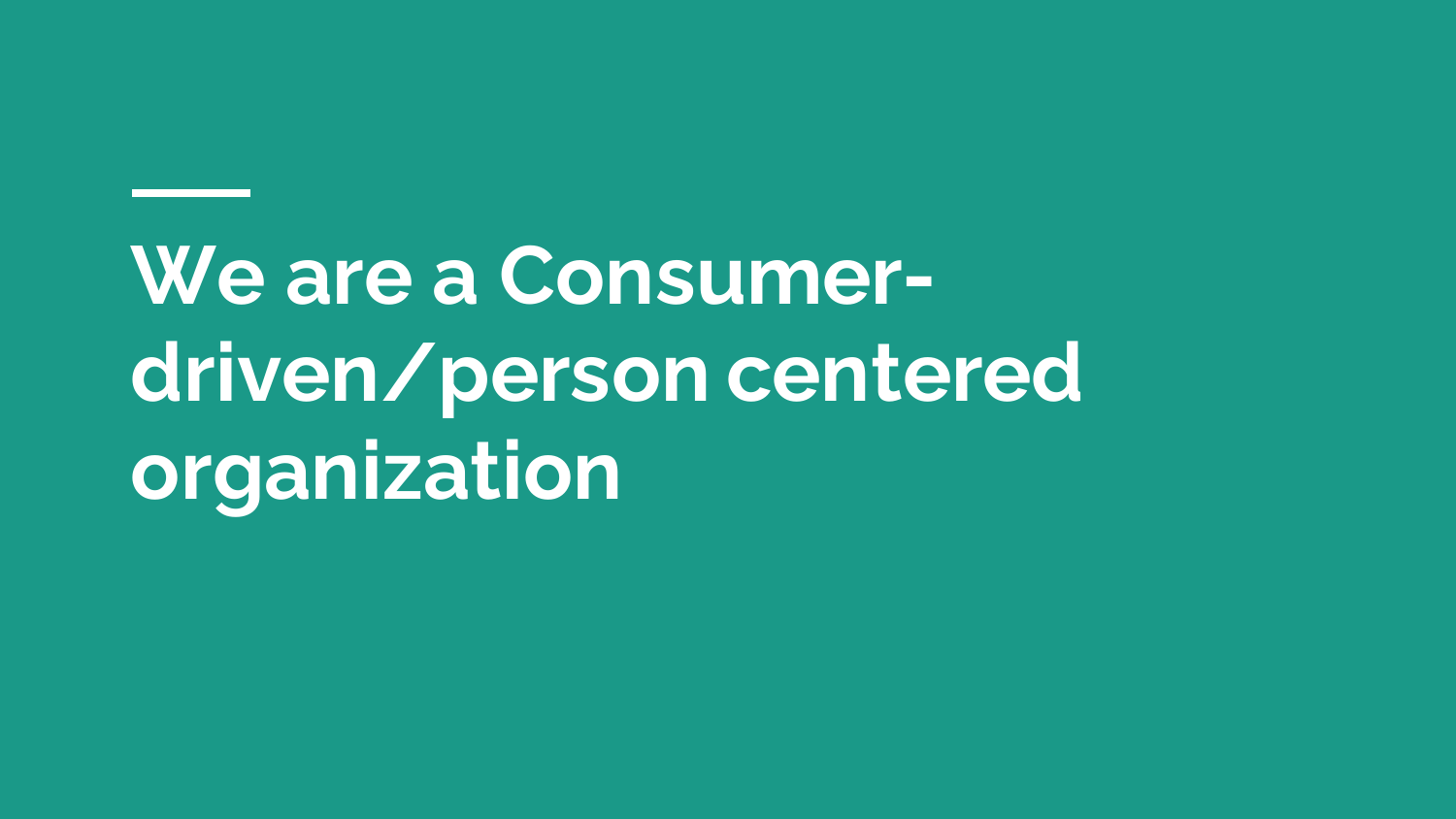### **How do we do that?**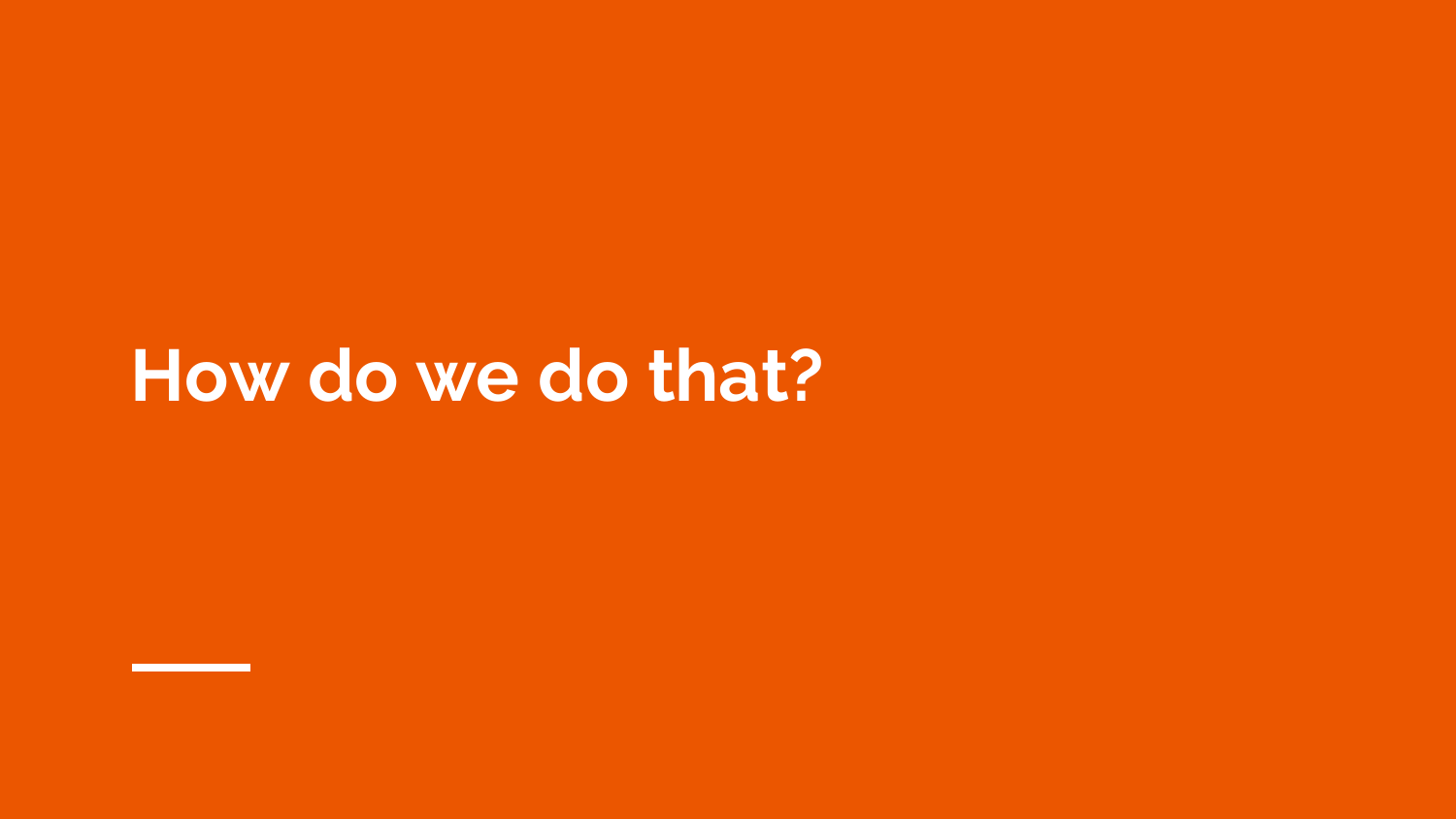## **Person-centered planning**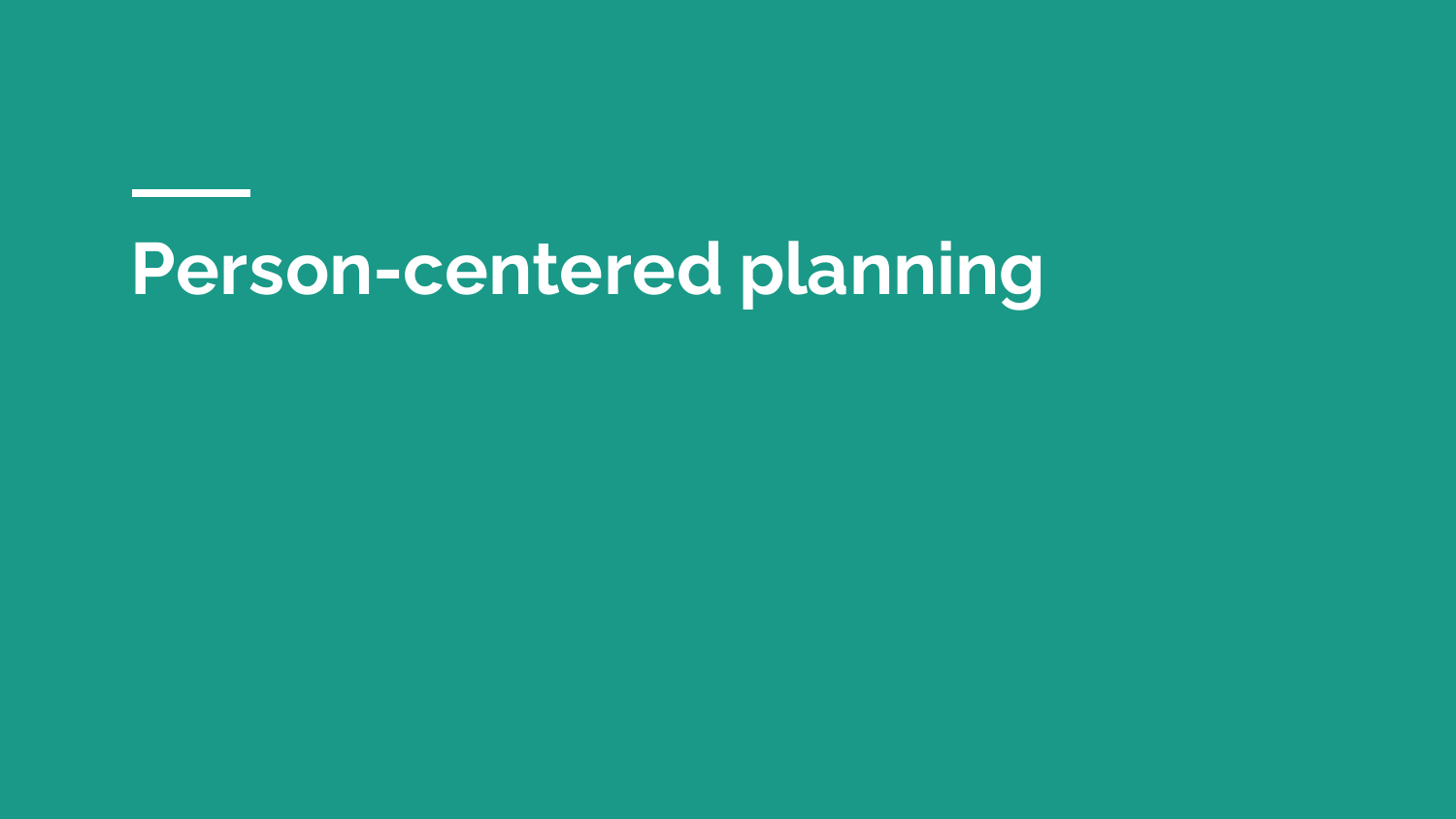#### **Discovery**

- Vision statement
- Likes & dislikes
- Who is on my team?
- What is awesome about me
- What works/doesn't work
- Worries & concerns
- Hopes & dreams
- Community engagement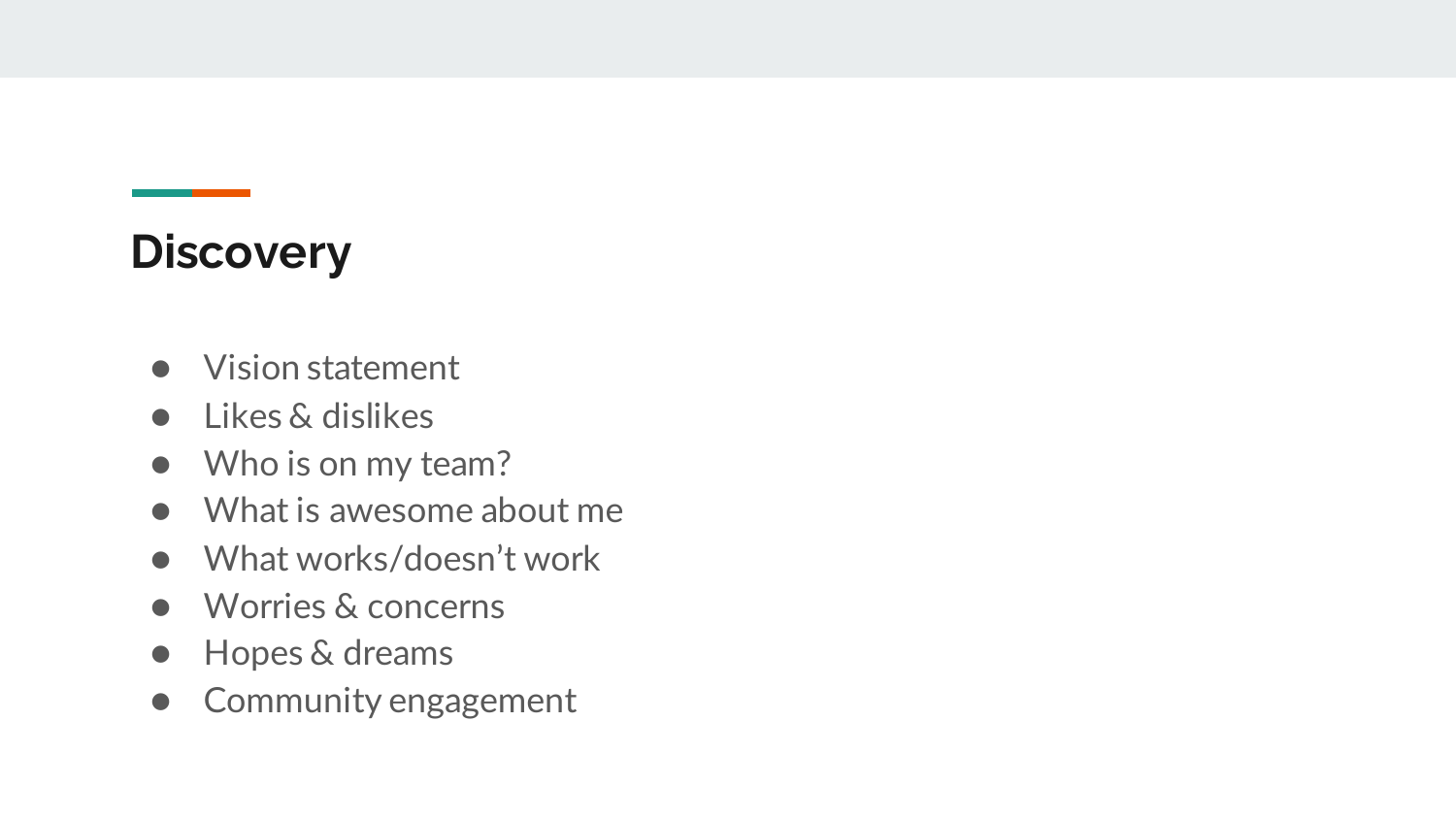#### **Action plan issue areas**

- Advocacy
- Community engagement/social engagement
- Daily living skills
- Education
- Employment
- Financial literacy
- Health & wellness
- Healthcare
- Safety
- Self-care
- Transport
- Recreation
- **Other**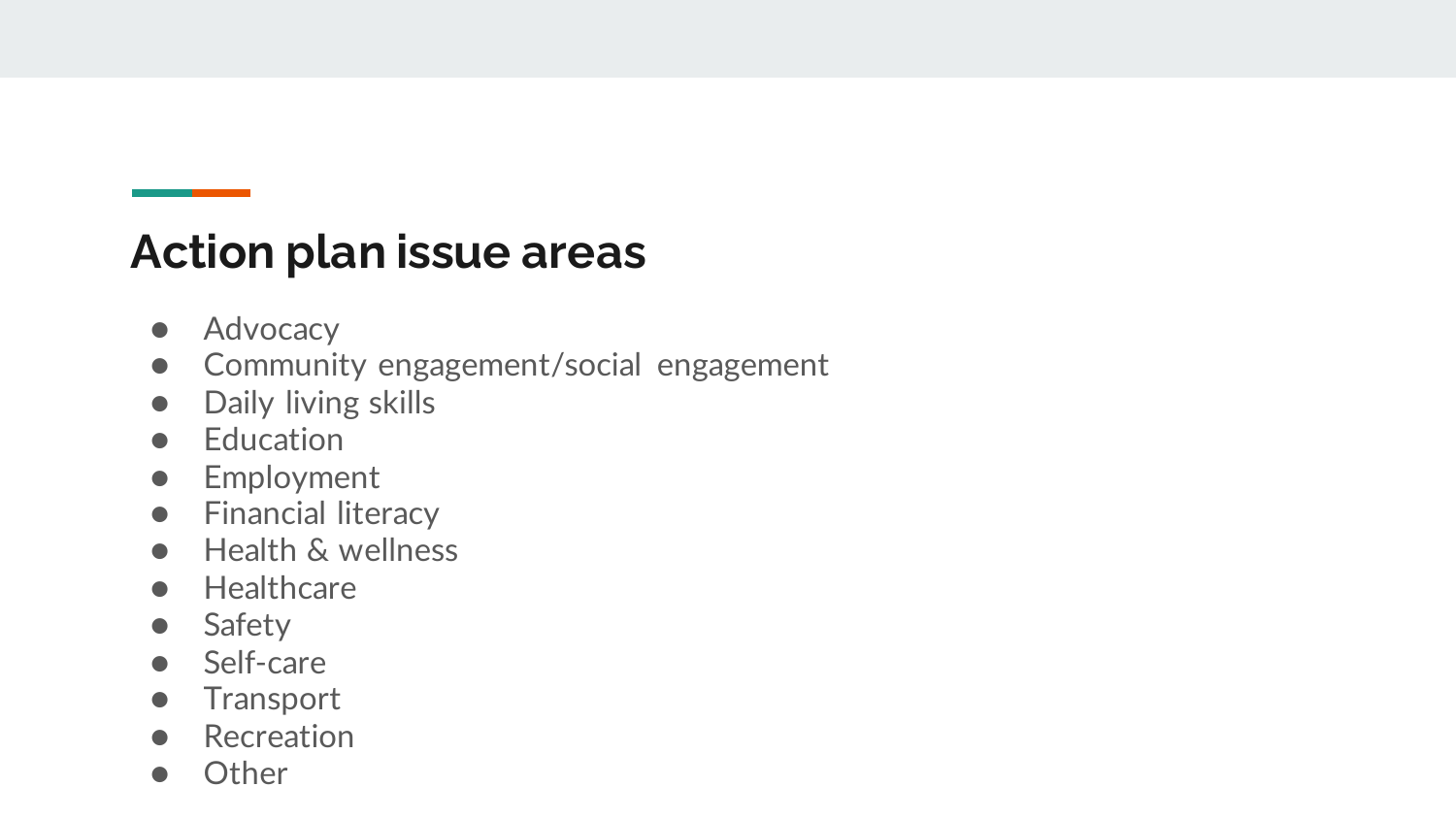### **Goals Achieved**

- Employment
- Recreational (Sporting events)
- Planning a trip
- Reading comprehension
- Decision Making
- Writing a book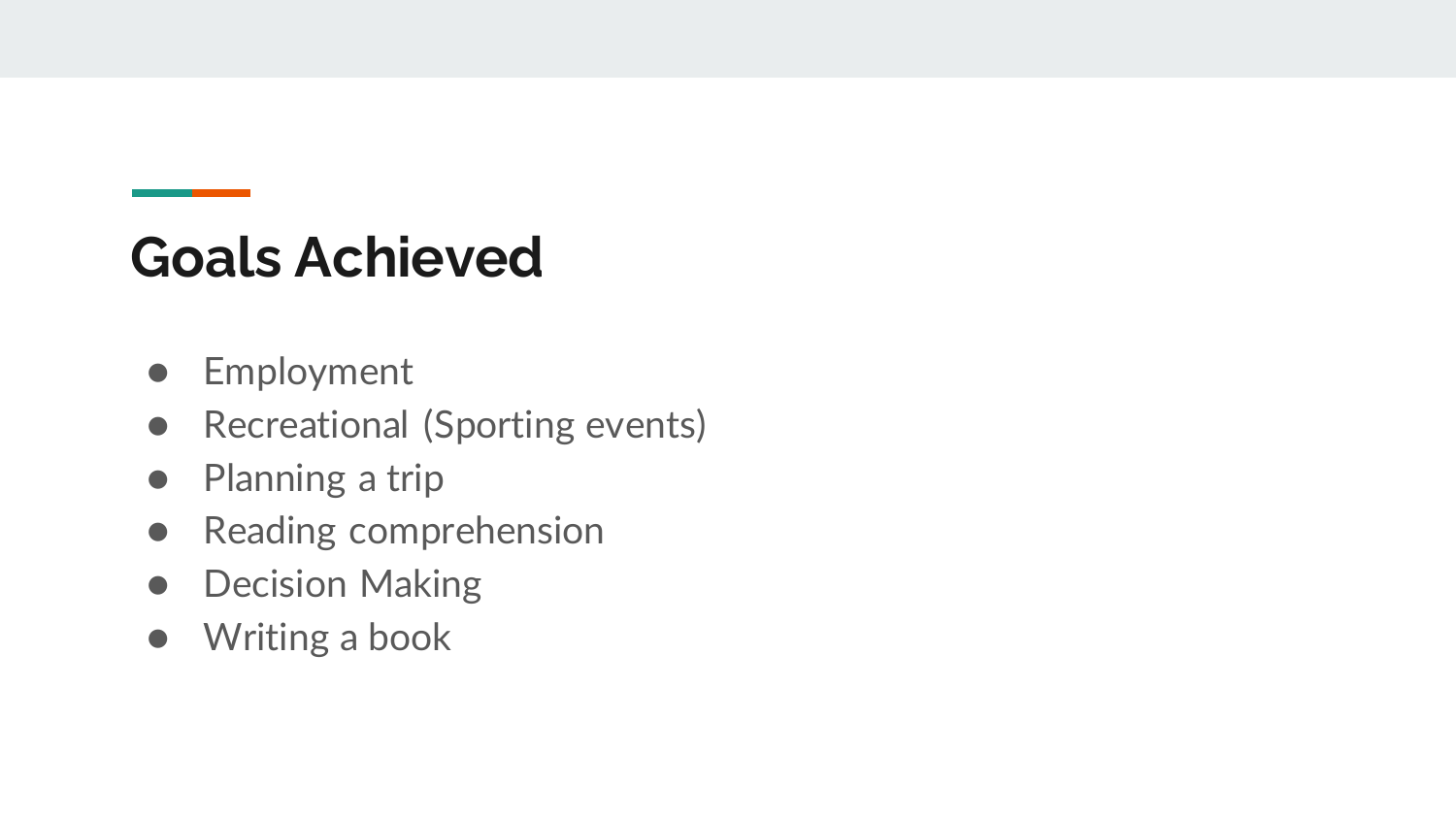## **Be About It! Youth Group Program**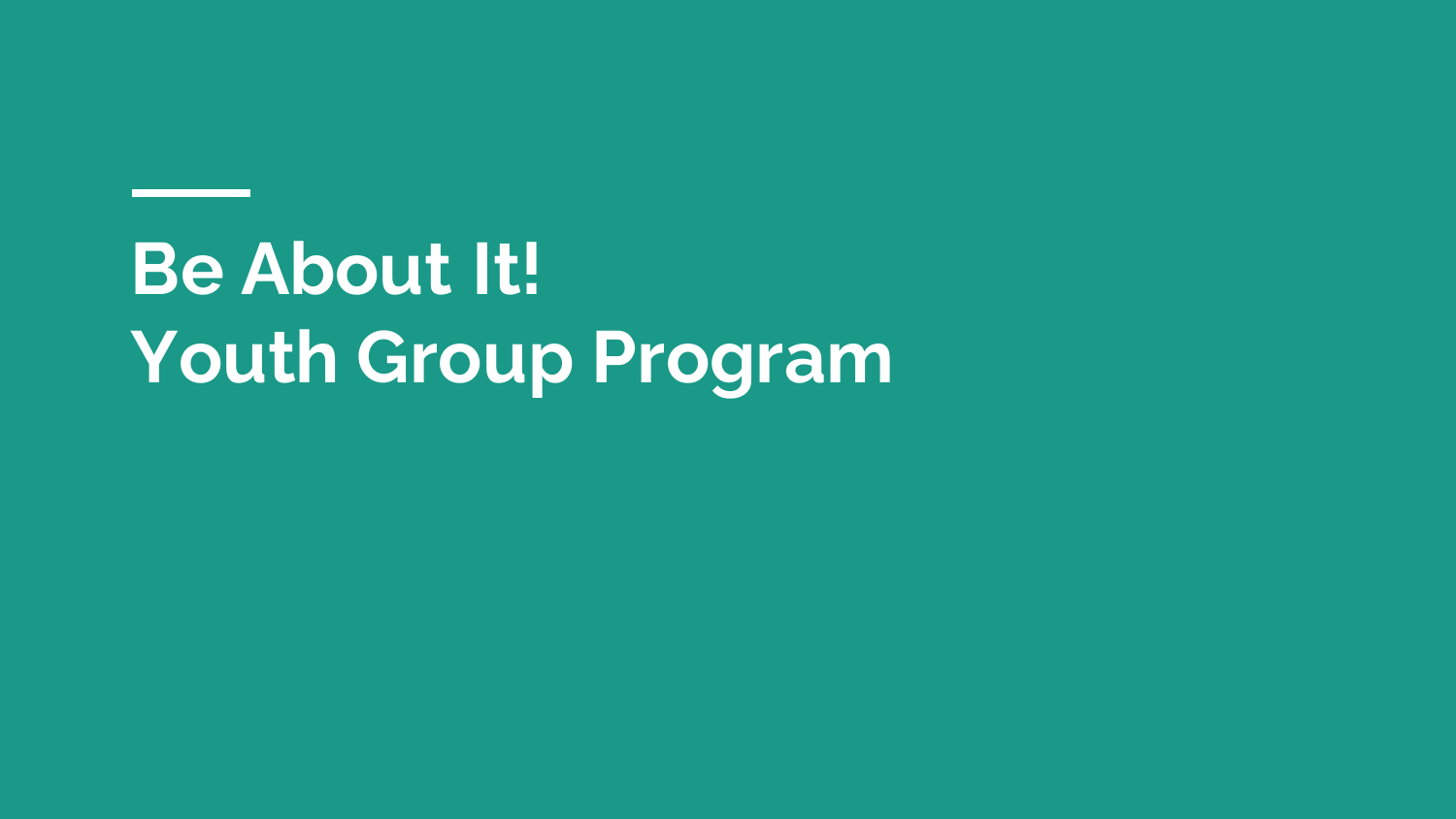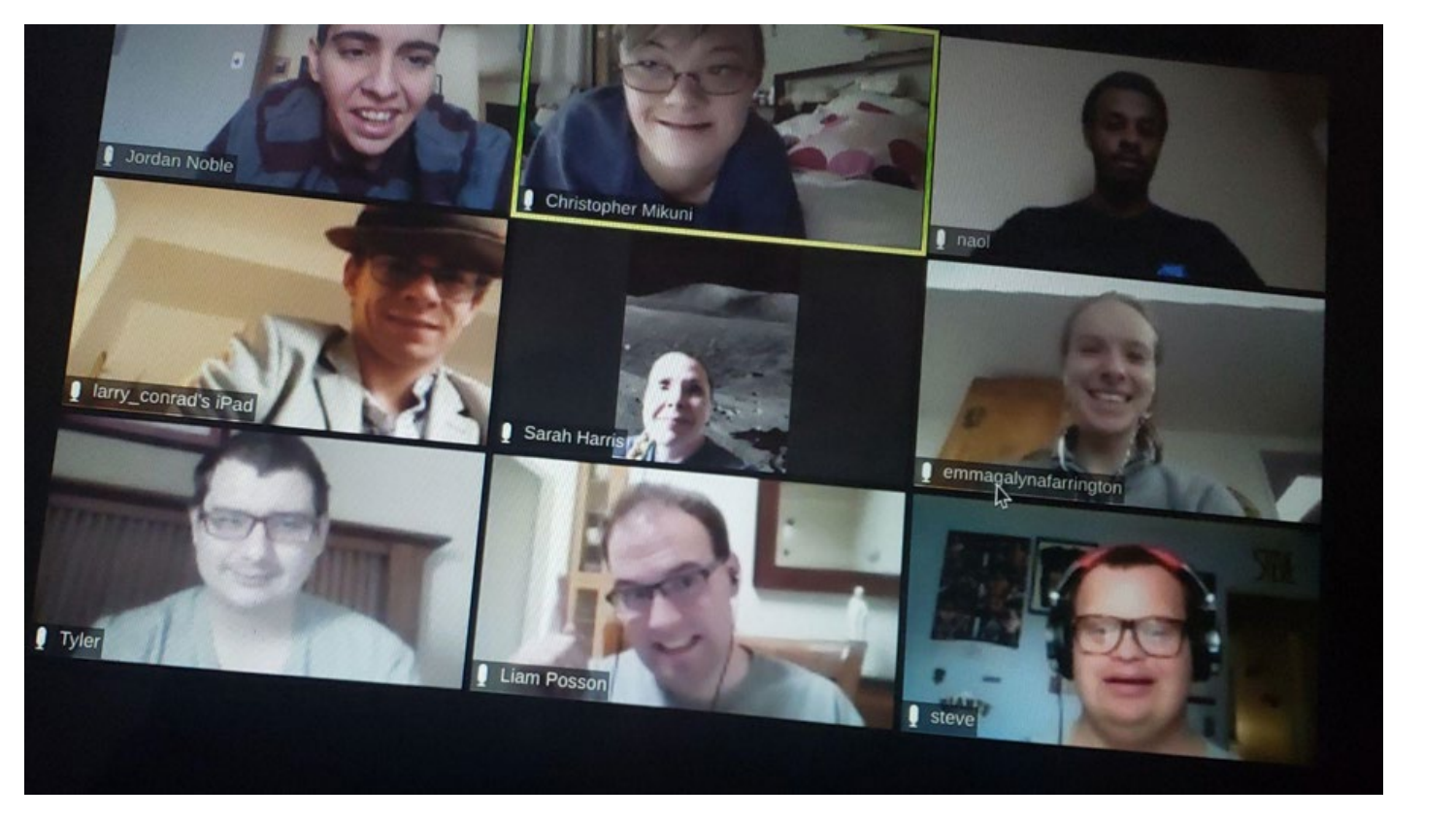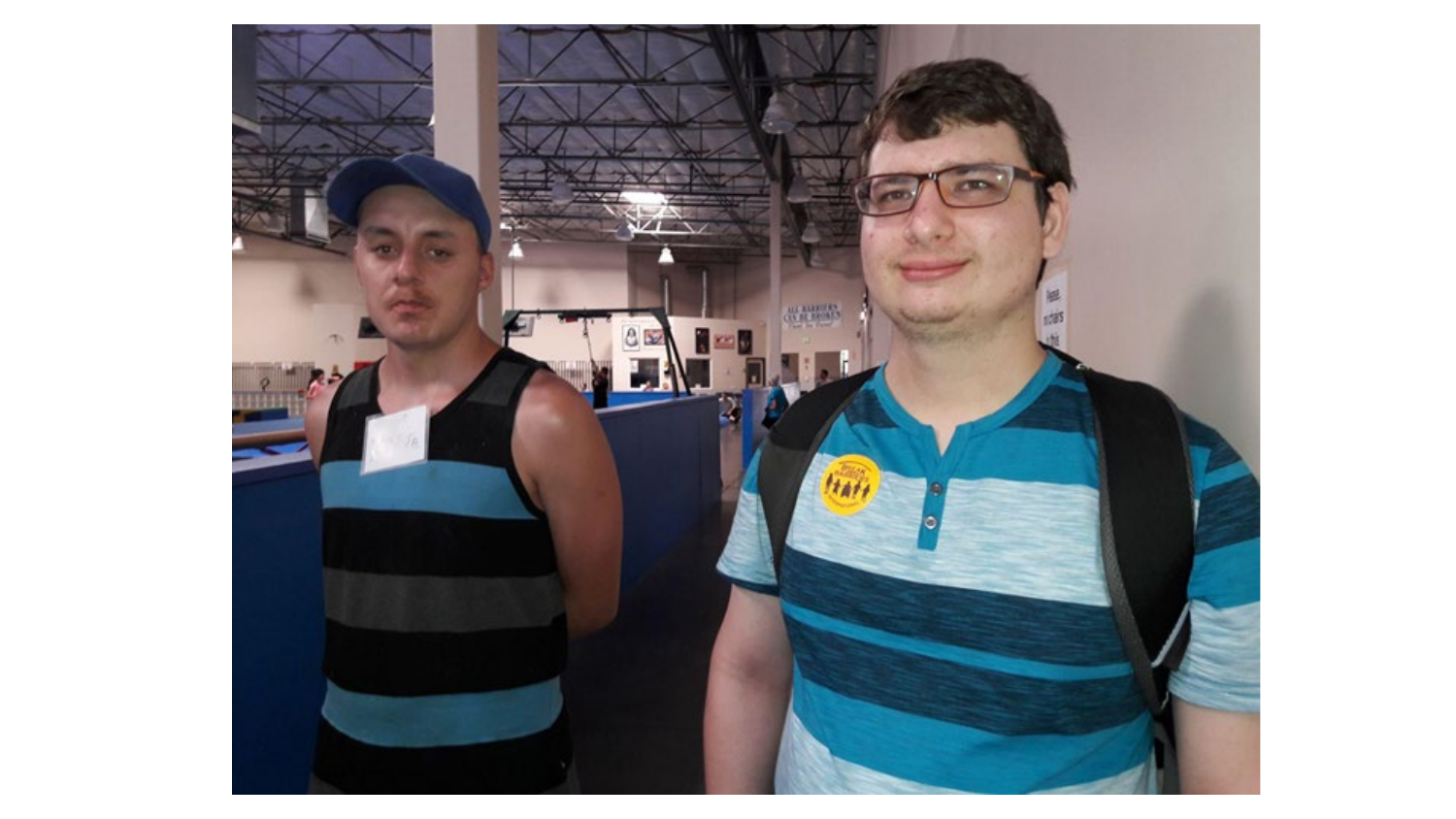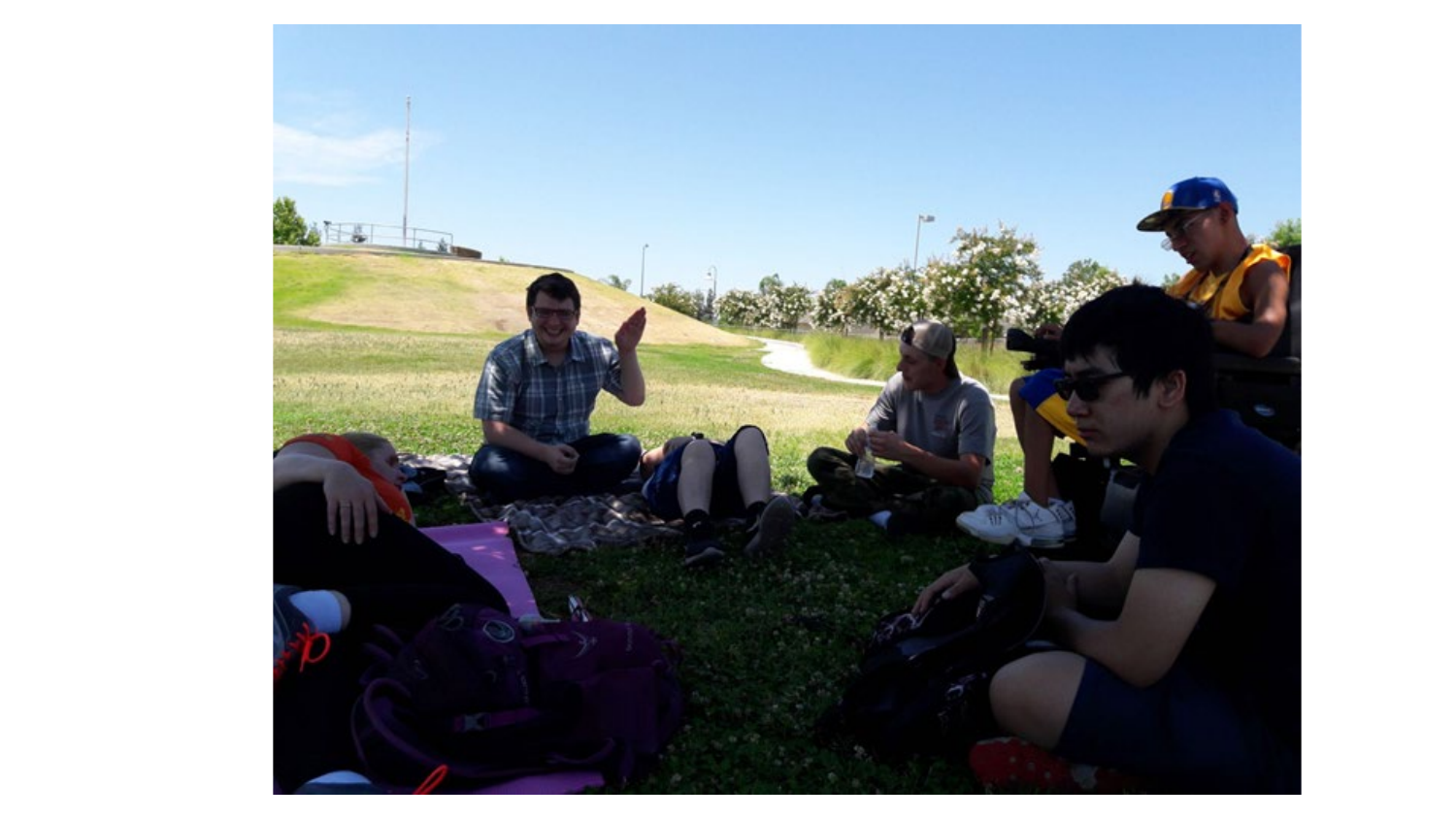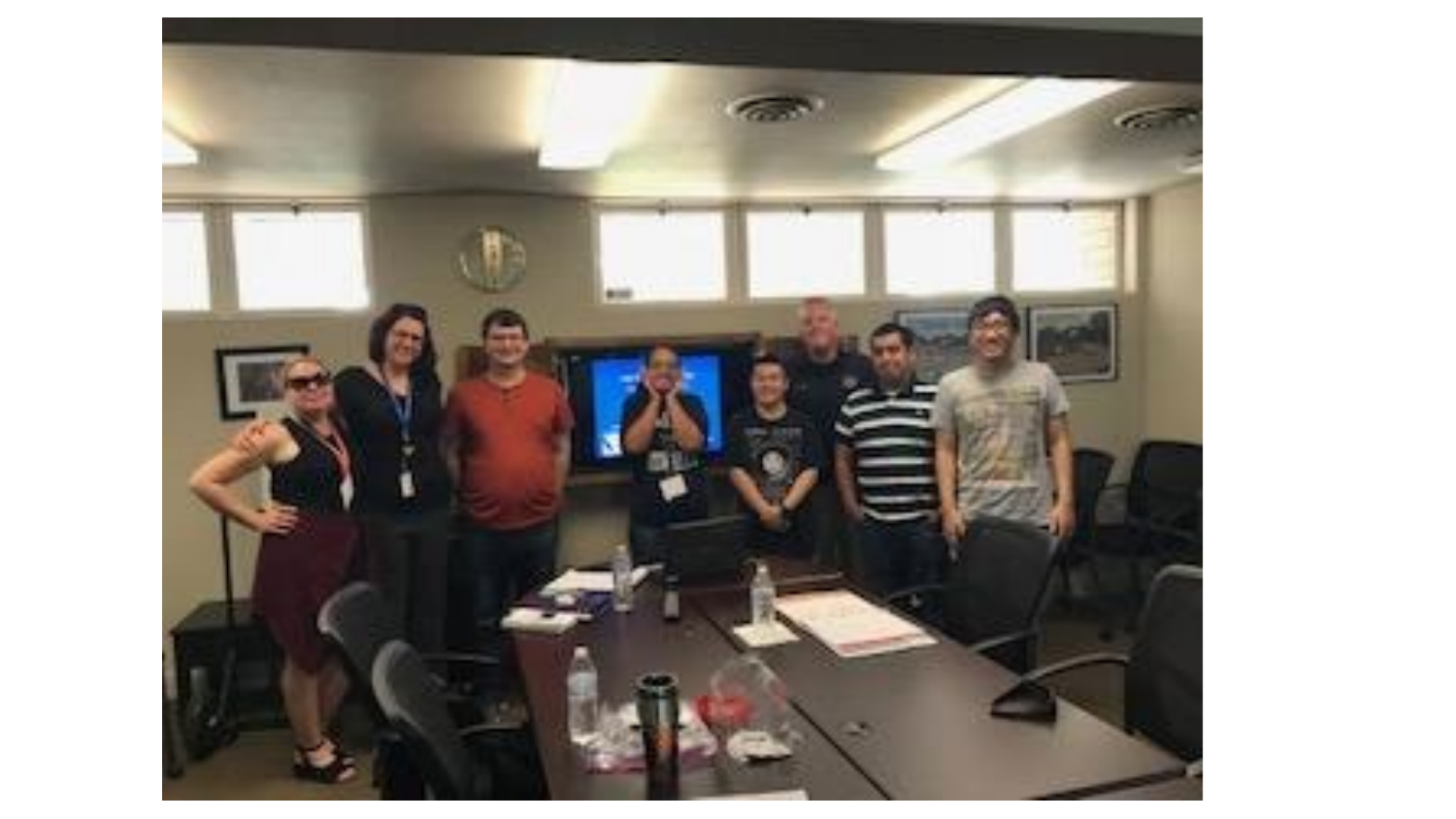

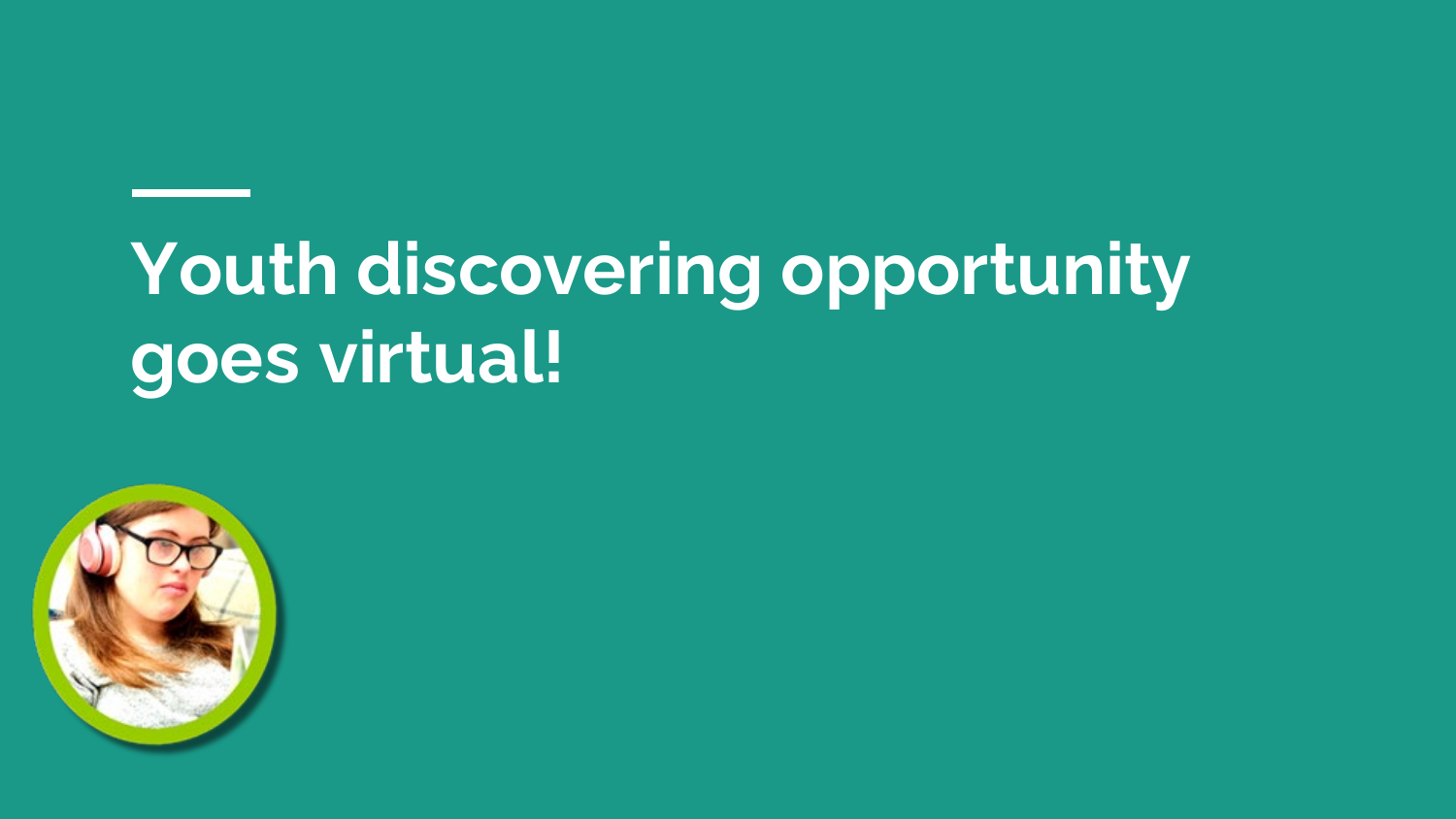#### **Workshops**

- Fall Workshop (Intersectionality, inclusion, diversity & culture)
- Conflict resolution & Problem Solving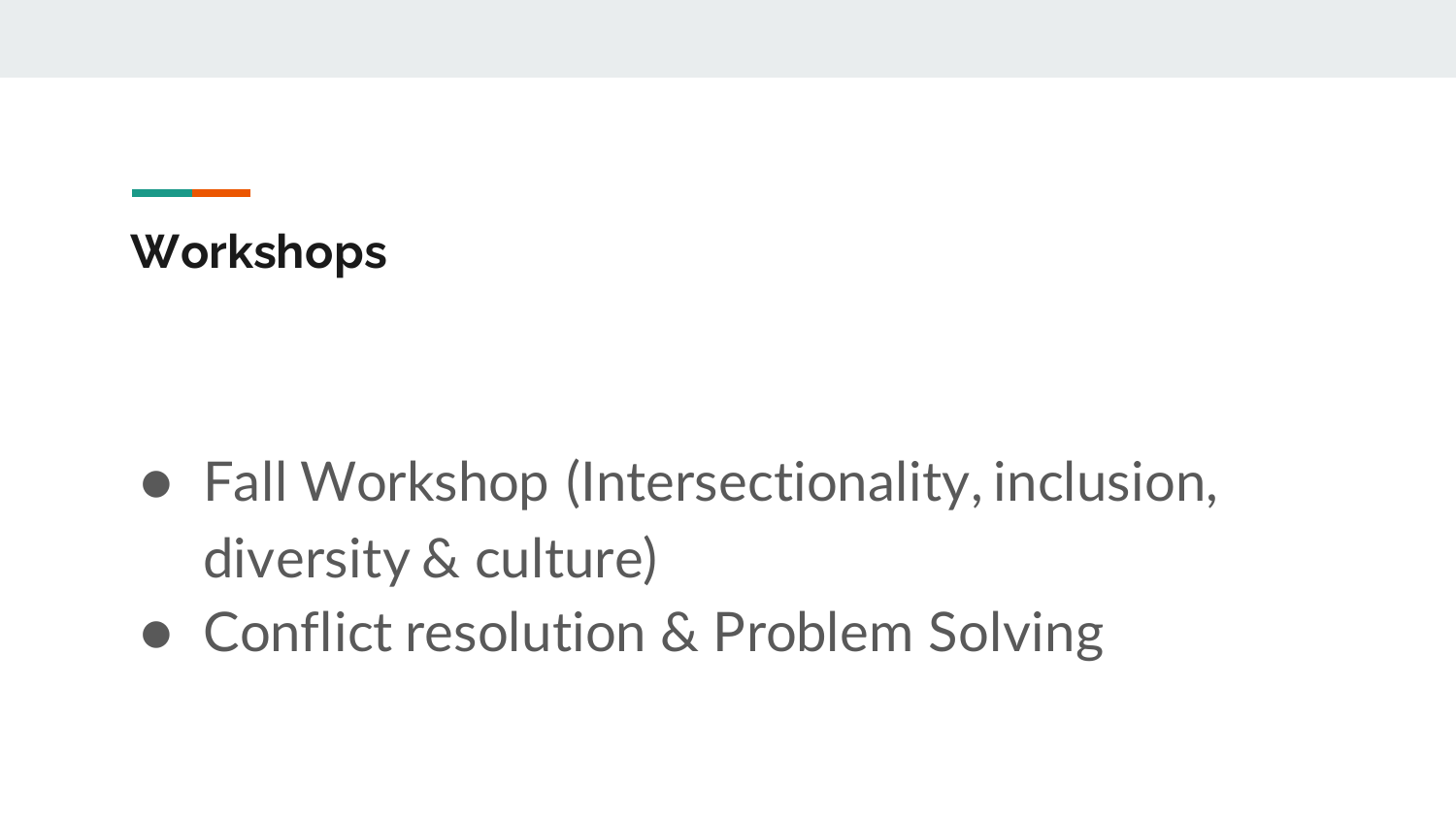**Youth age 16-28 We meet weekly on Zoom for be about it! Some of the challenges we faced...** Y.E.S @ RICV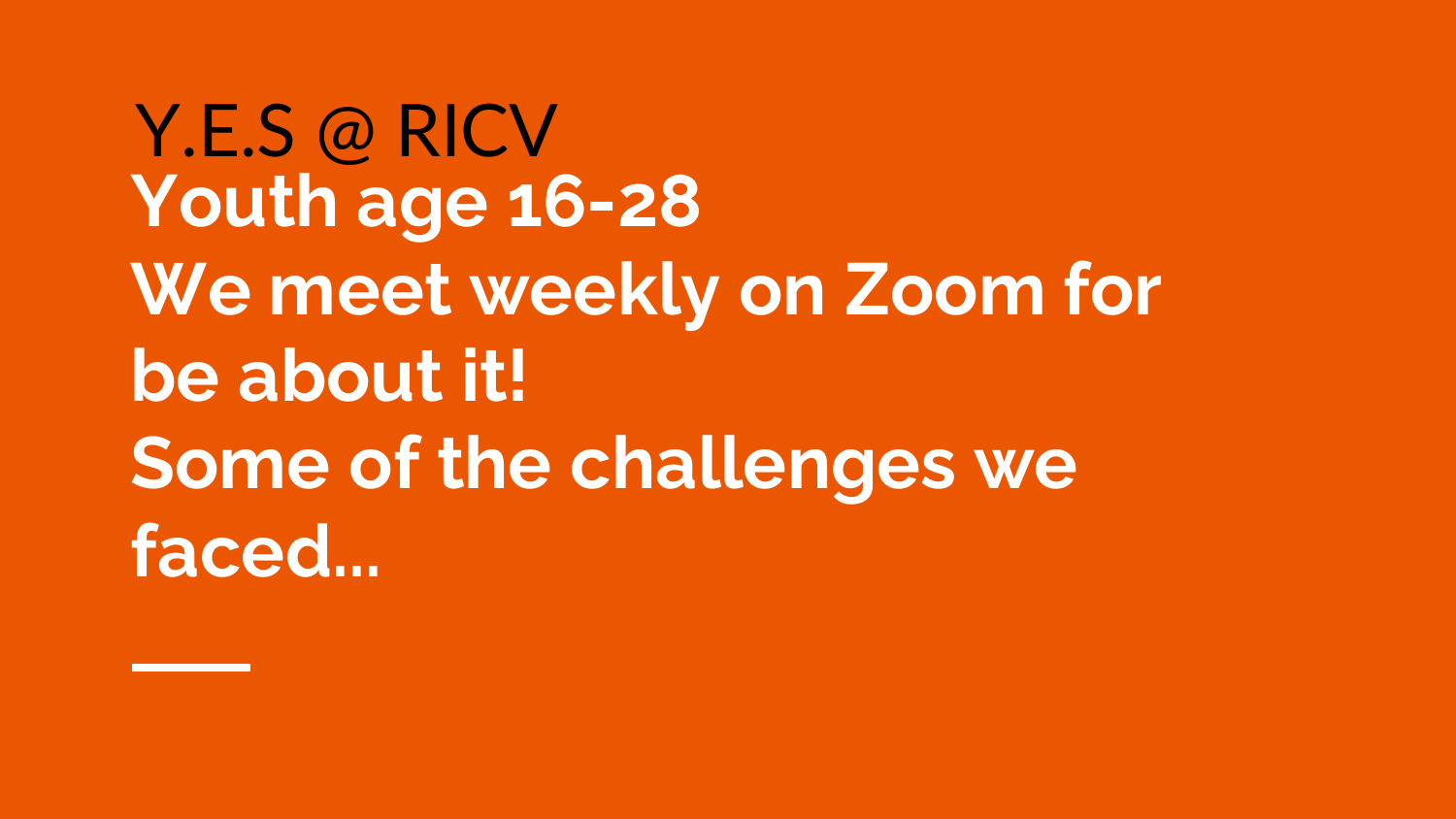#### **Monthly themes**

• Disability pride month LGTBQ+

● Talk like a pirate

COVID safety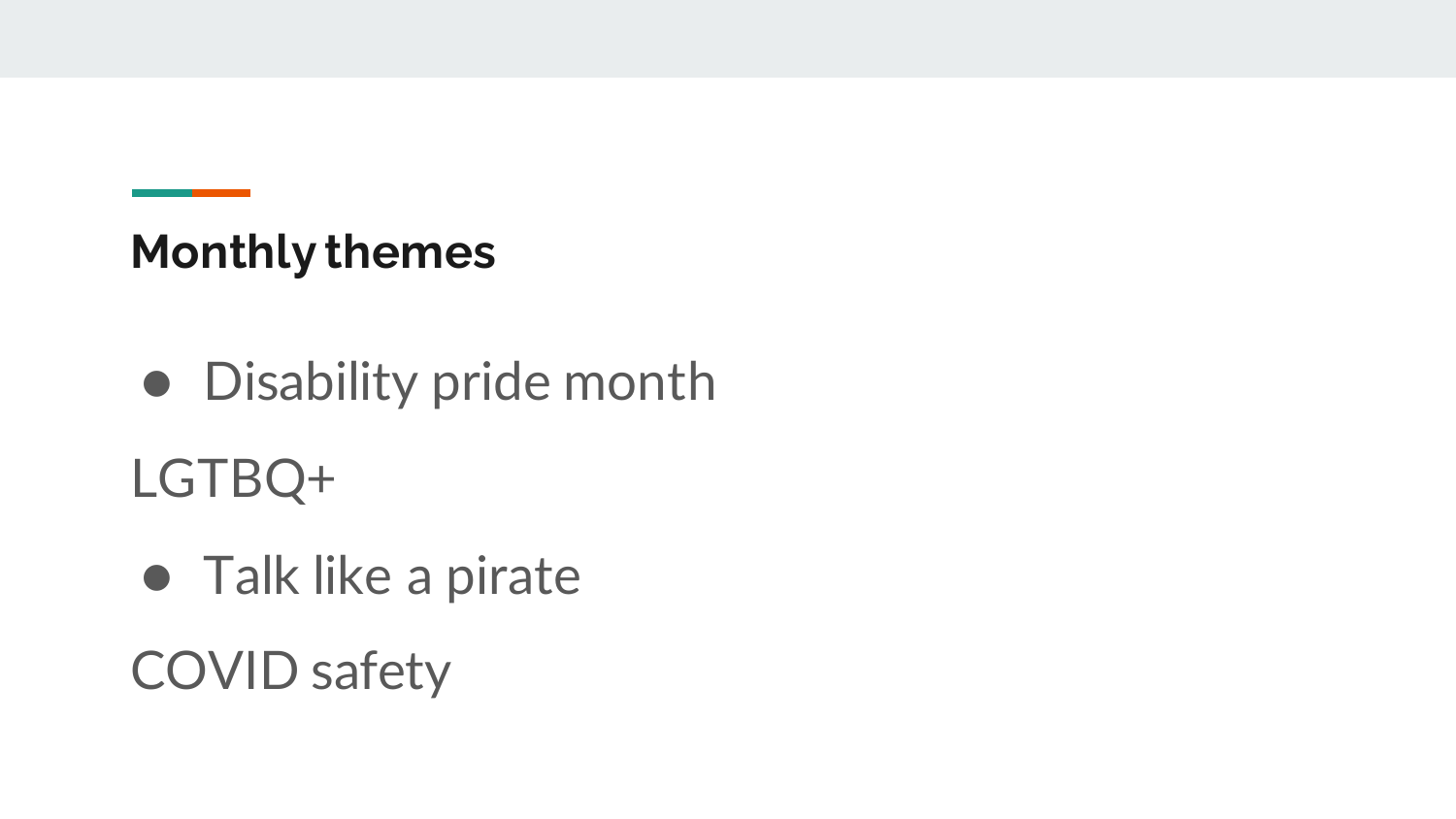### **How do we entertain youth weekly??**

- Readers Theater
- Show & Tell
- Contests
- Musical Moments
- Lesson Sign-Up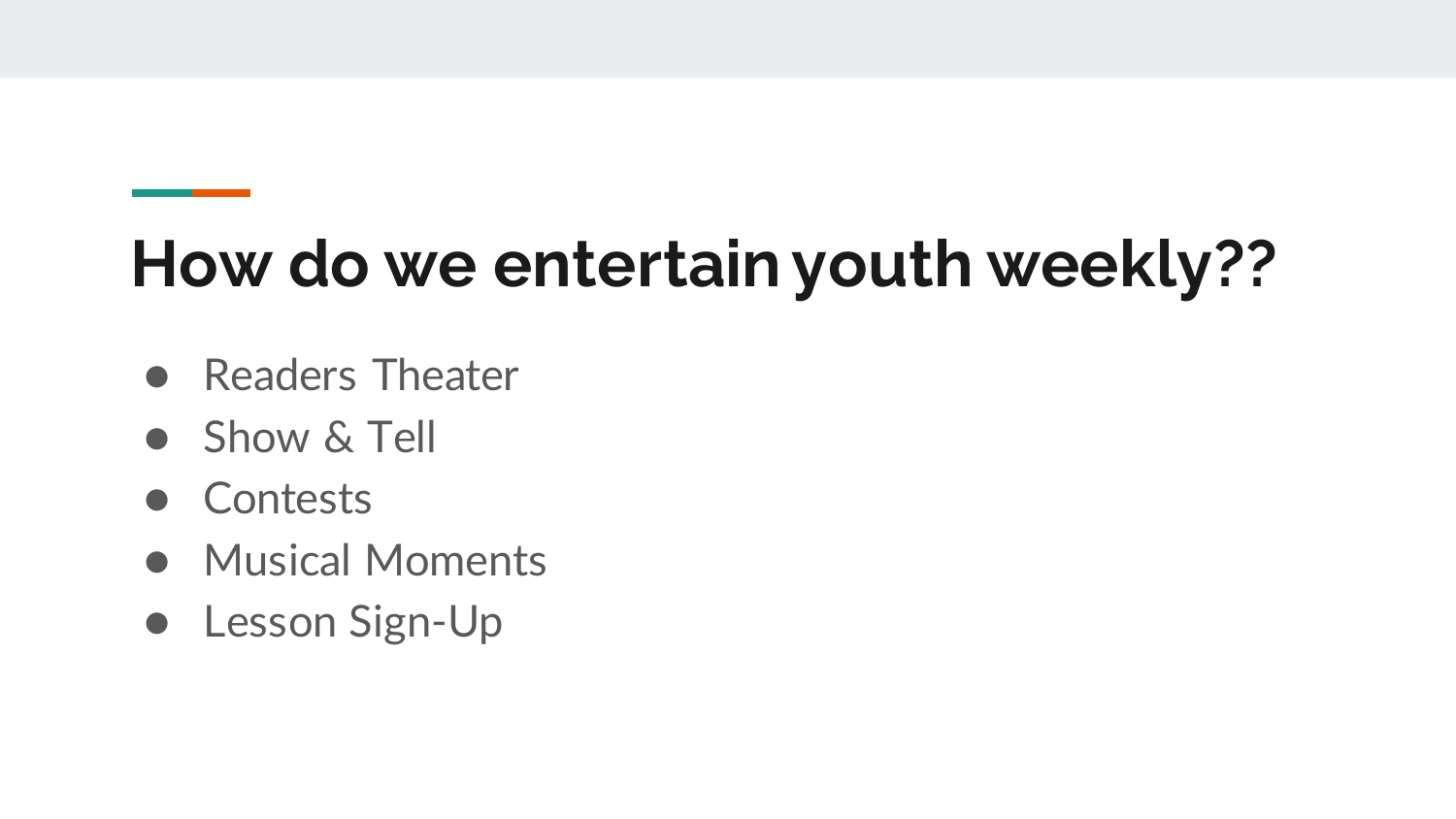### **How do we get the word out?**

- Utilize MailChimp
- Facebook
- Word of mouth
- Good ol' fashioned outreach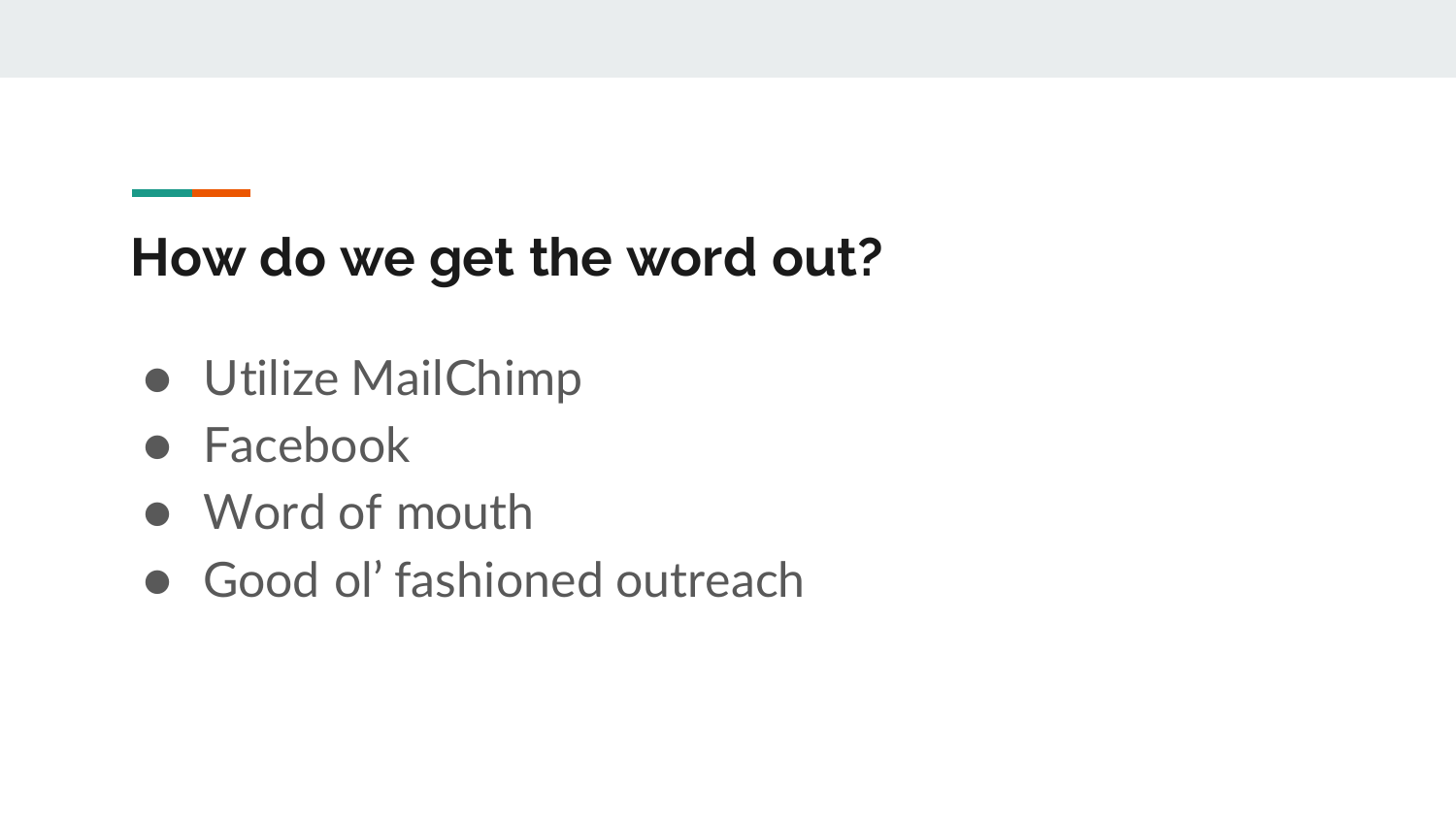#### **How do we manage a bunch of youth on zoom?**

- Remind youth to be respectful
- And most of all....

#### HAVE FUN!!!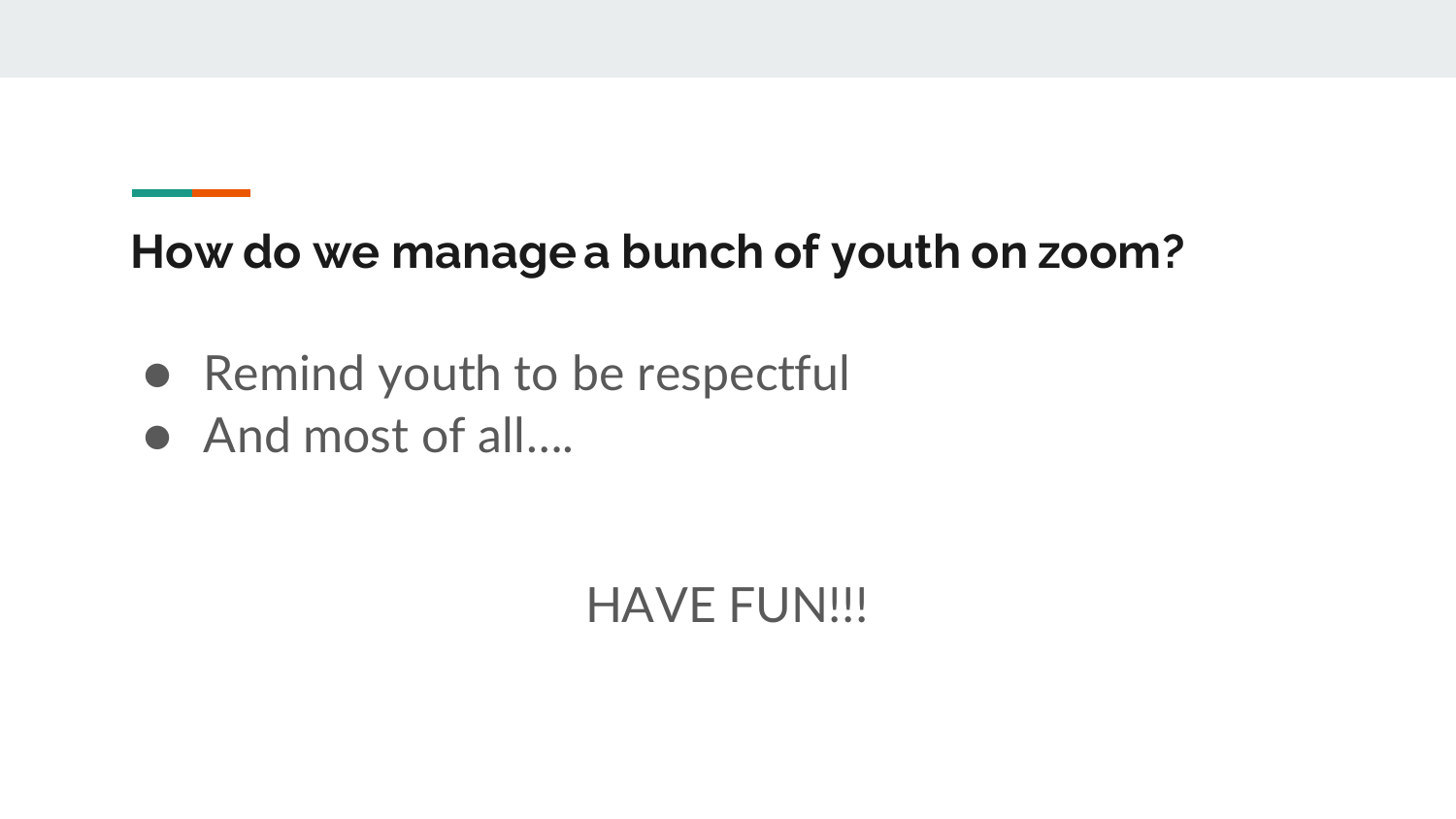## **Youth empowering youth**

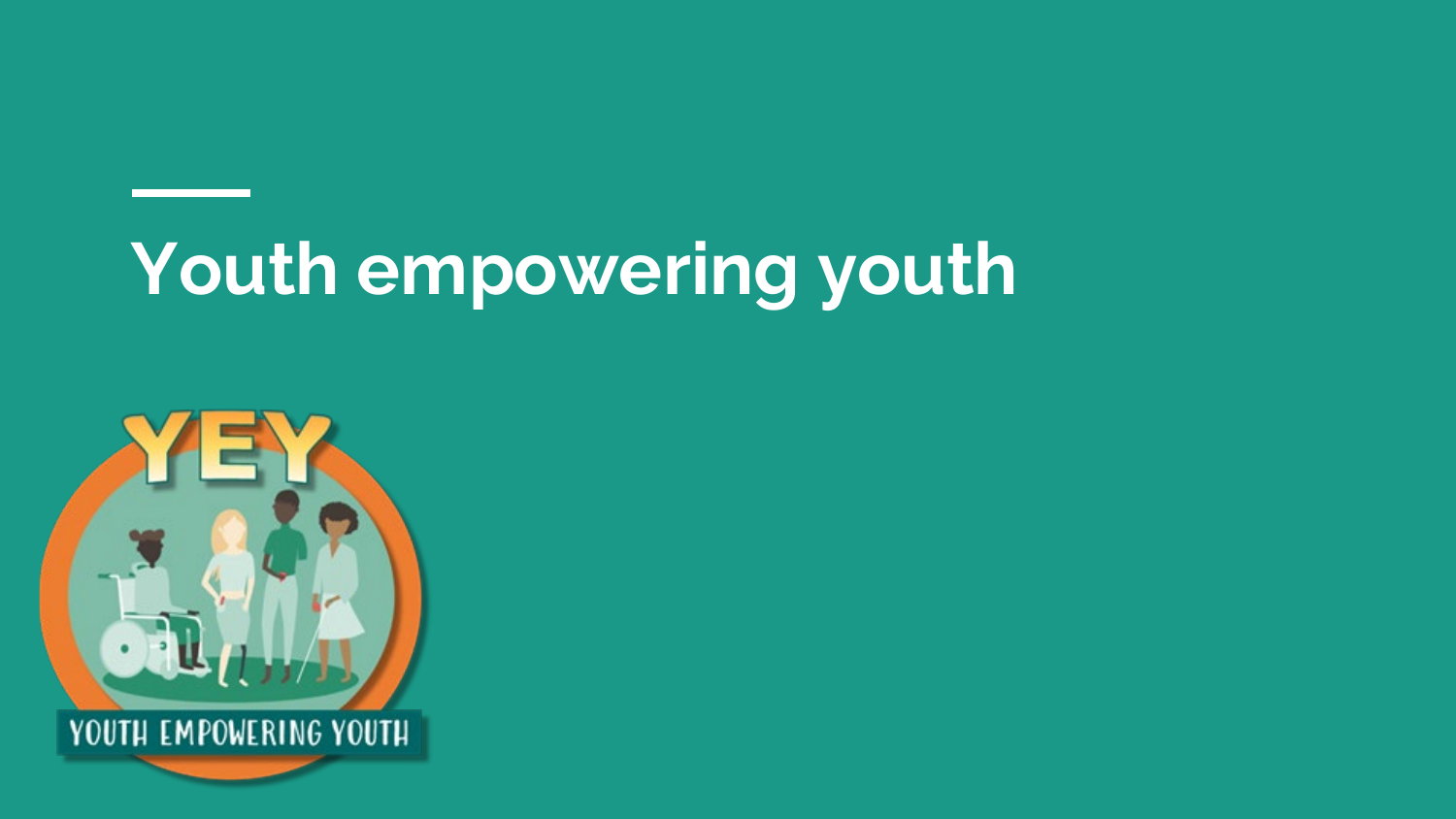### **What is Youth Empowering Youth?**

- Virtual Classroom Presentations
	- Created for Youth
	- Developed by Youth
	- Facilitated by Youth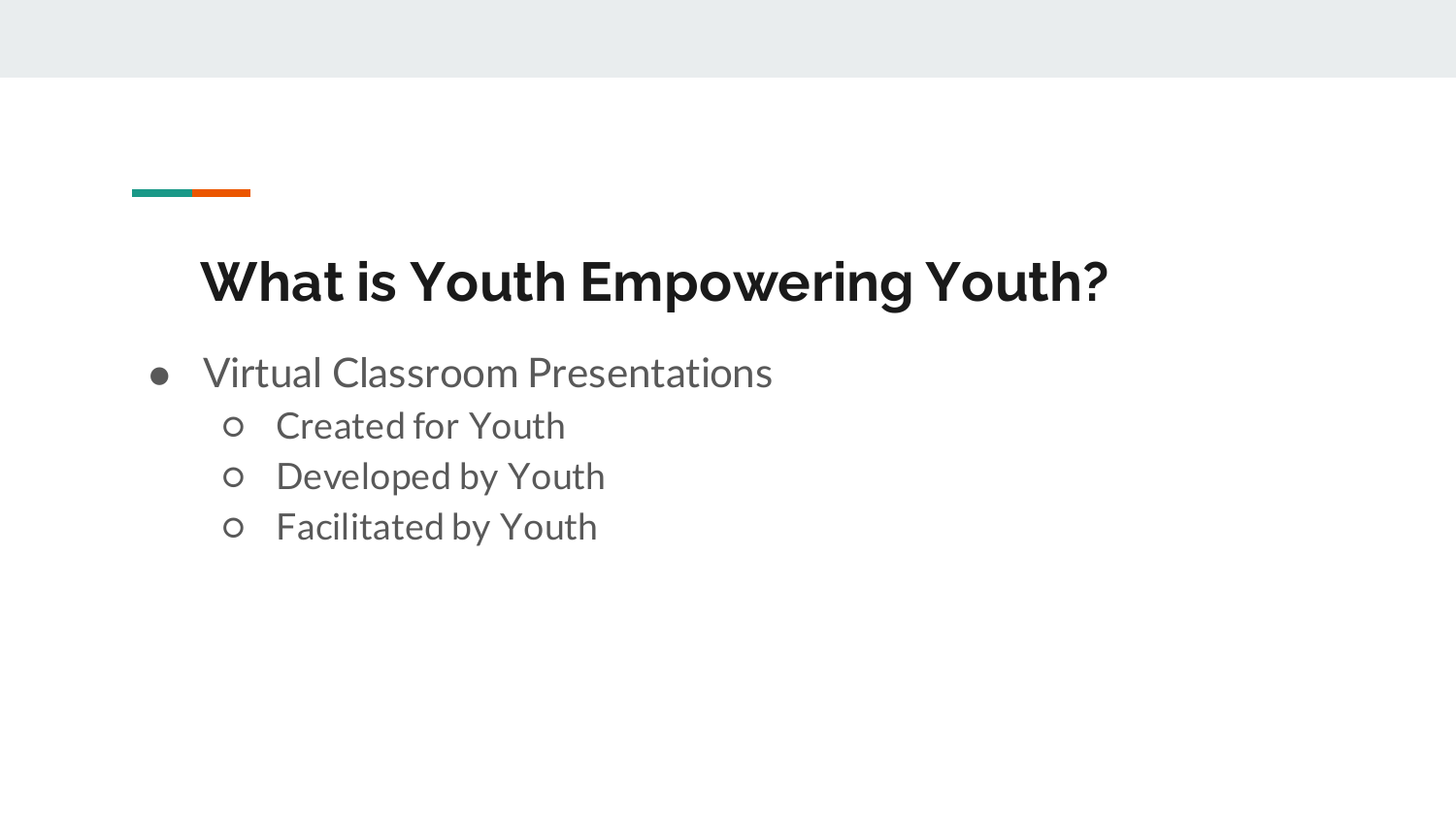### **Who is YEY for?**

- Students with Disabilities 14 & Up.
	- High Schools
		- Special Education Classes
		- Mainstream Classes
	- Adult Transition Programs
- Counties we serve:
	- Fresno
	- Kings
	- Madera
	- Merced
	- Tulare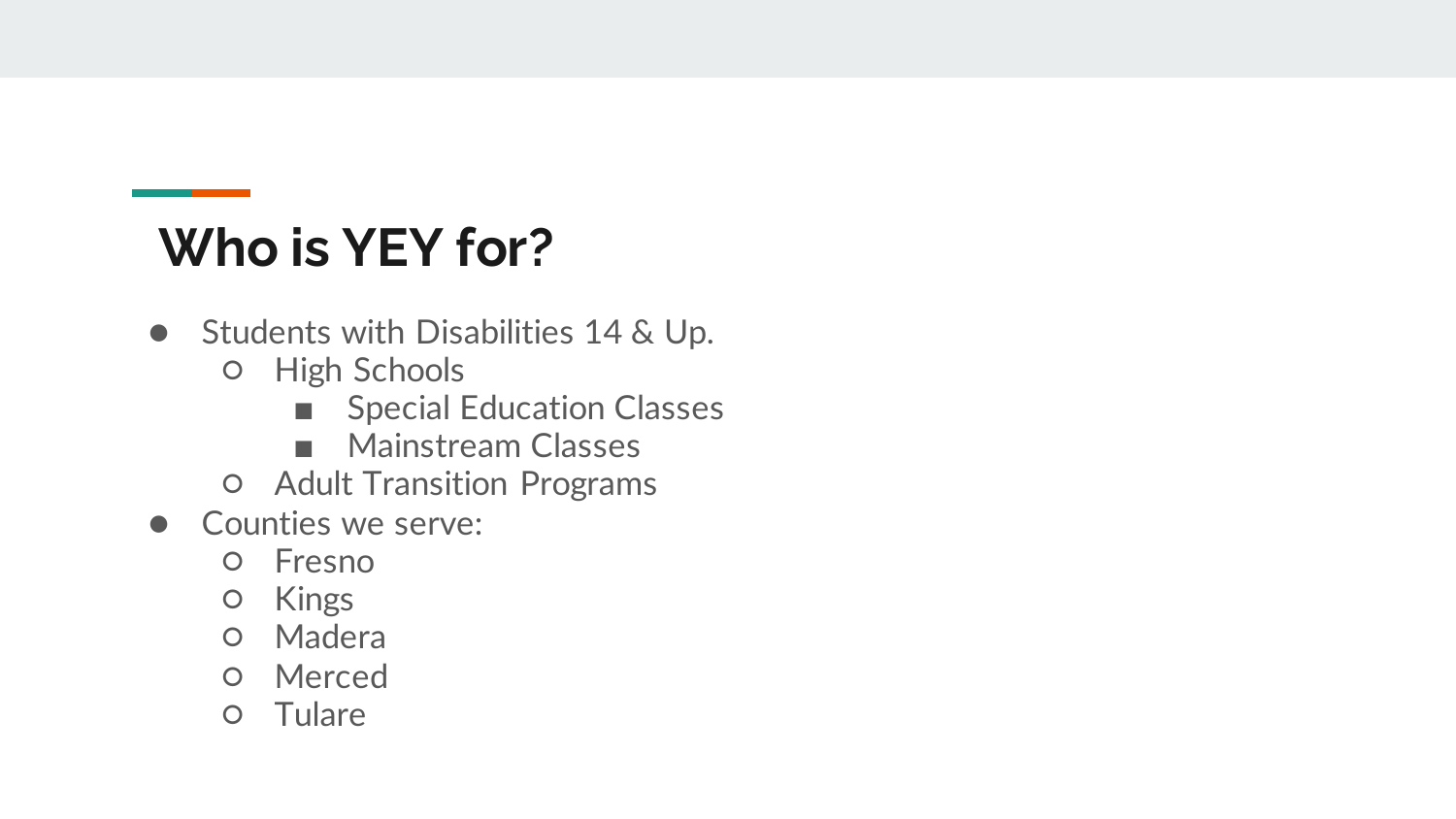### **Self- advocacy conference**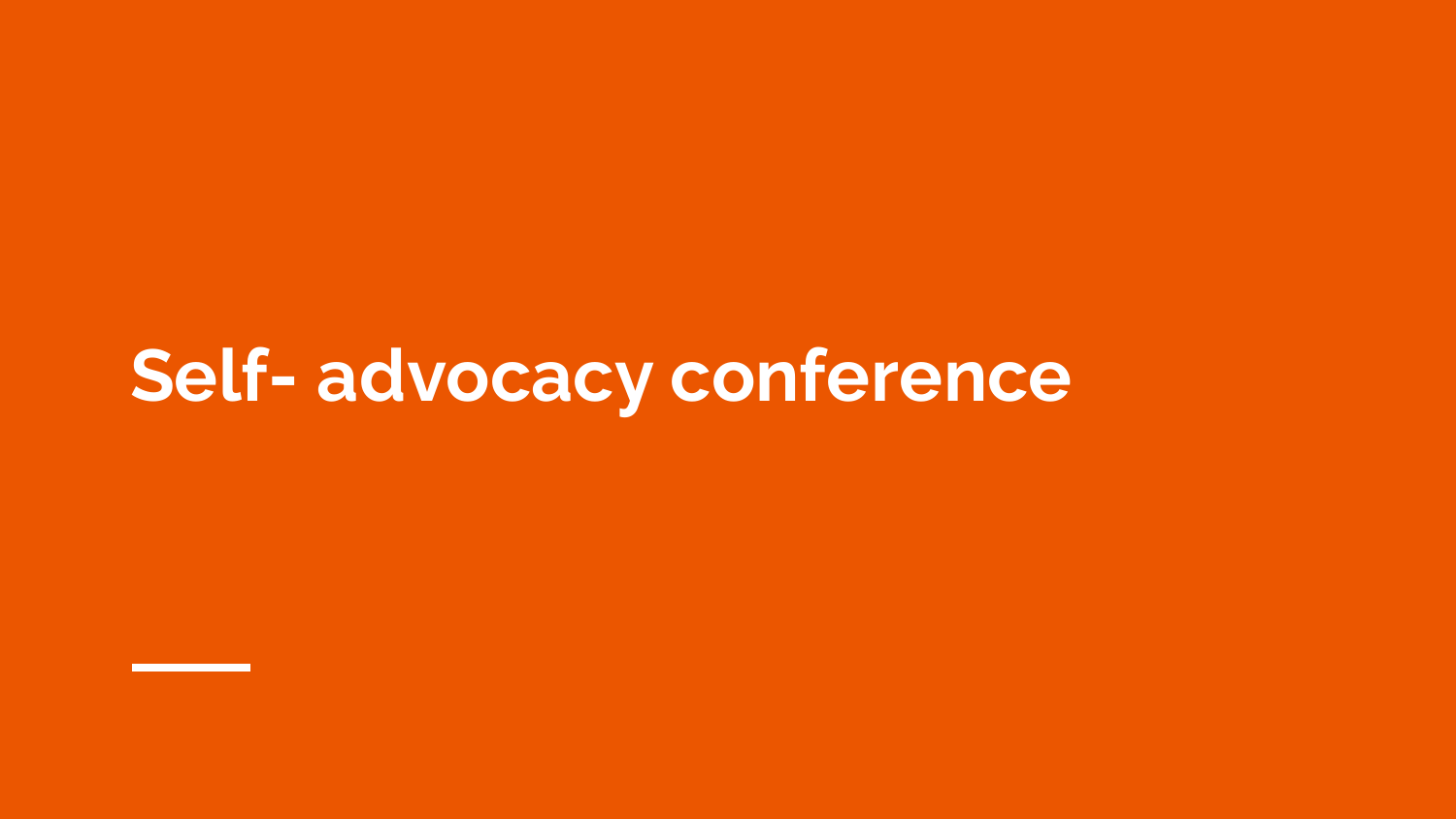### **How did we take a whole conference to the virtual world?**

- Surveys to gauge interest/and timelines and topics.
- Things that we learned...
- Maximize our utilization of Zoom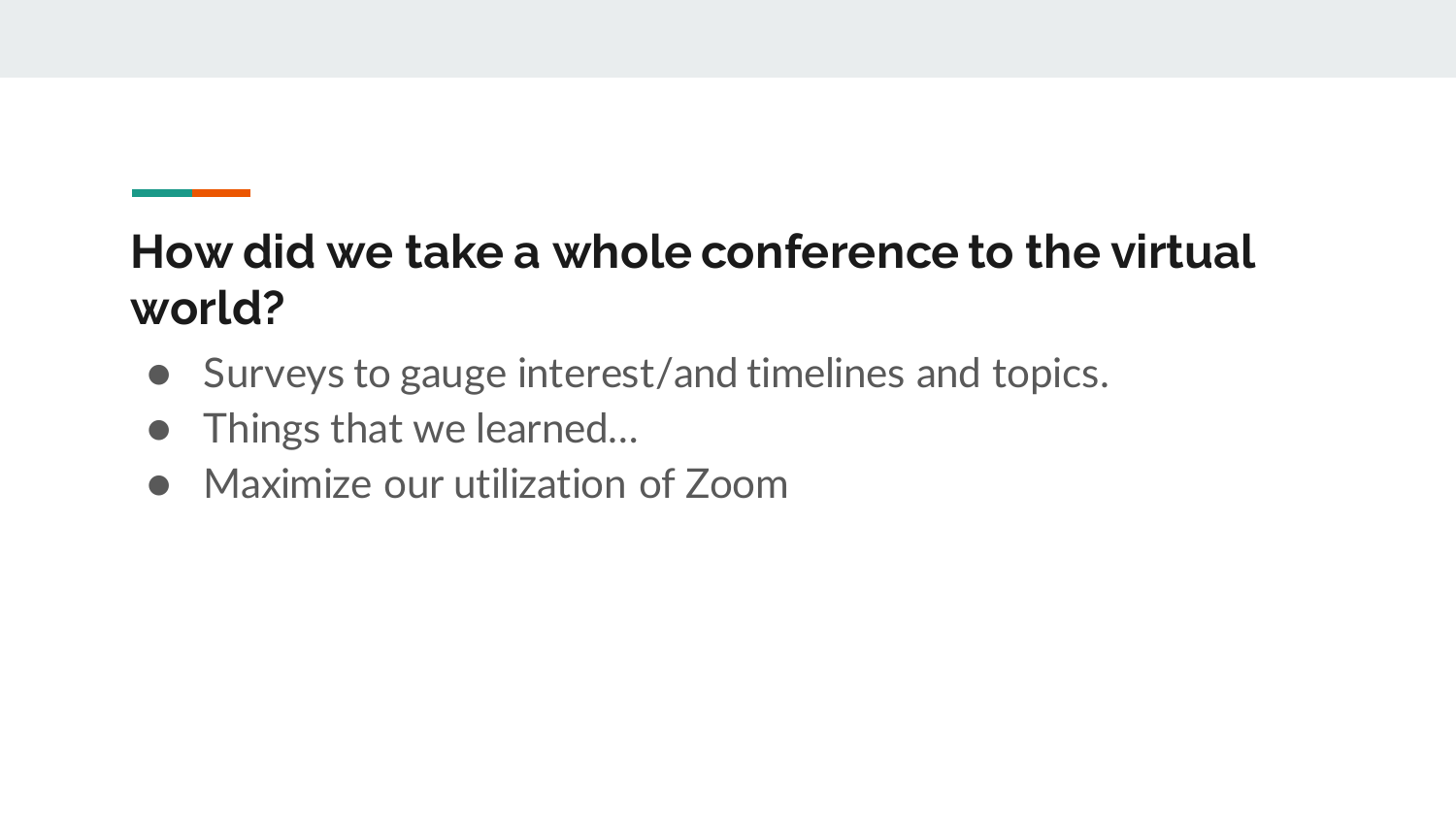#### **2021 Self-Advocacy Conference**

The 2021 Self-Advocacy Conference for youth with disabilities, age 14-26, was held virtually on Zoom over from April 13-May 4. Each Week had a theme and two one-hour sessions.

Week 1-April 13: Self-Care is not Selfish!"

Week 2-April 20: "Healthy Body=Healthy Life"

Week 3-April 27: "Work! Work! Work!"

Week 4-May 4: "Listen Up! My Thoughts Count!"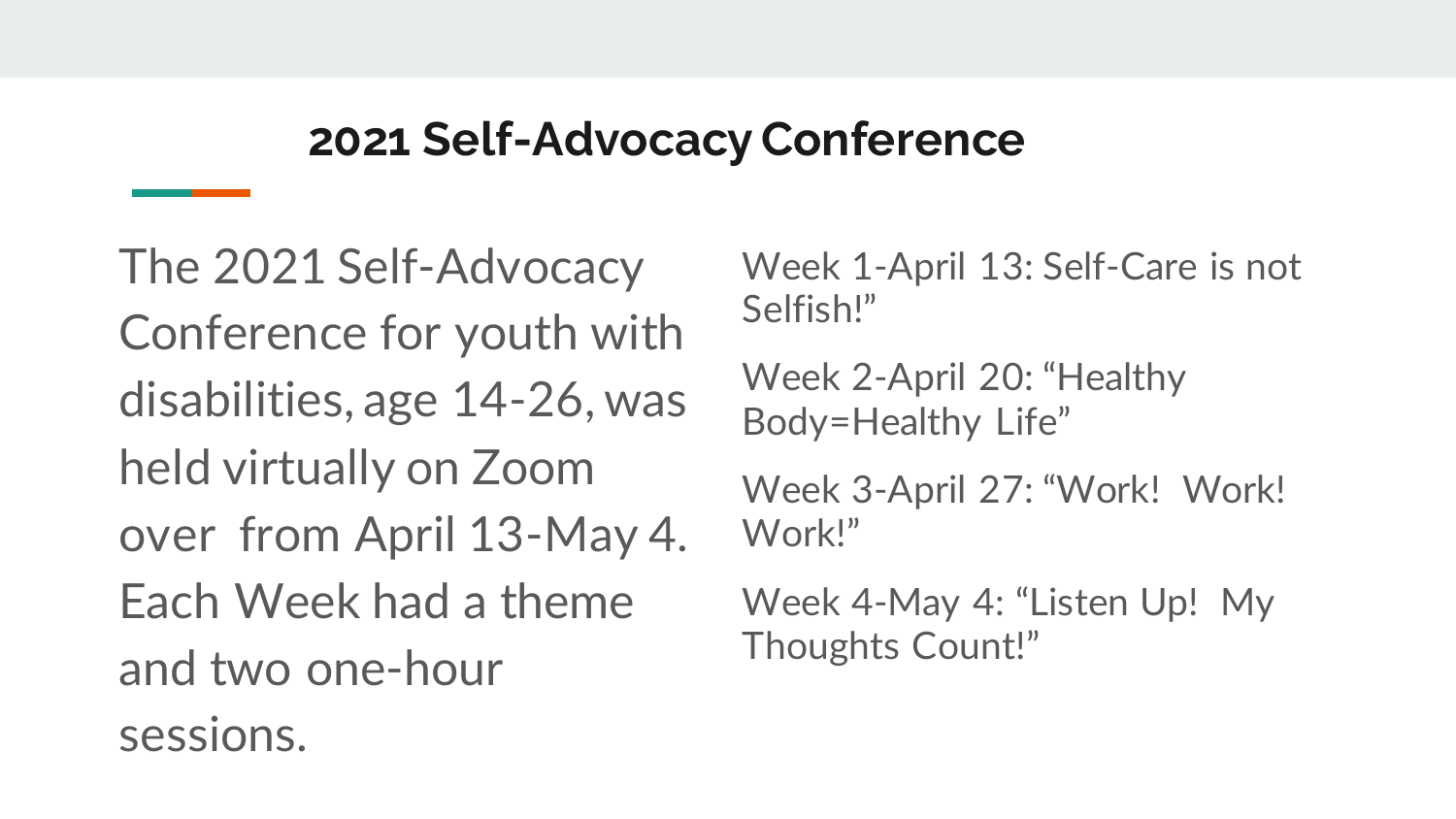## https://www.youtube.com/chan nel/UC4JFy7WEo1iKyfSx8lP8lkg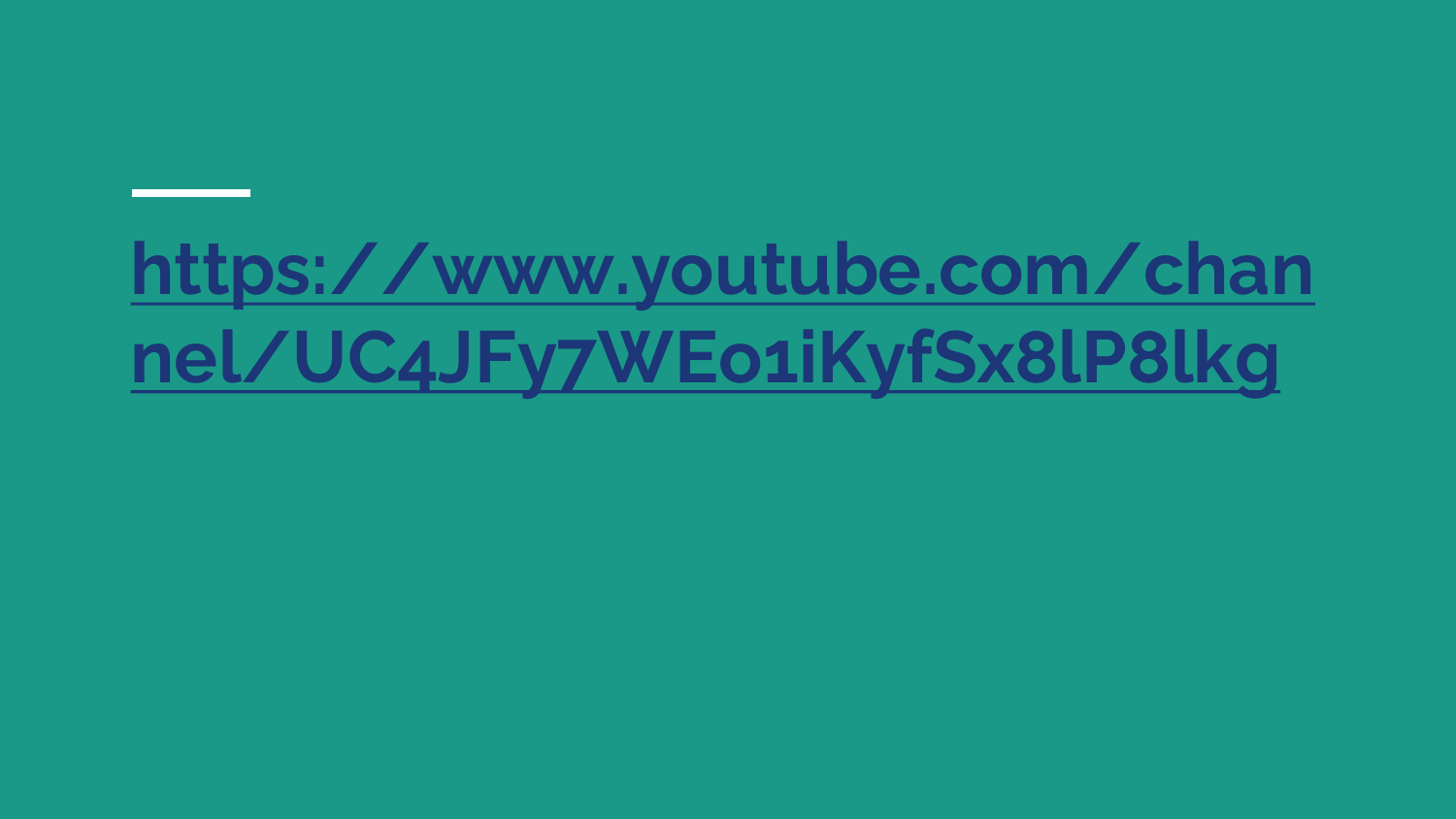#### **Youth Discovering OPPORTUNITY Summer Program**

#### SESSION 1

June 29th-July 8th, Tuesdays, Wednesdays, Thursdays.

10:30 a.m.-1:00 p.m., plus Wednesdays 2:30-4:00 p.m.

Topics: Civic Duty/Responsibility, Advocacy, Nutrition, Disability Pride, Career Exploration, Intersectionality, Diversity and Culture, and more.

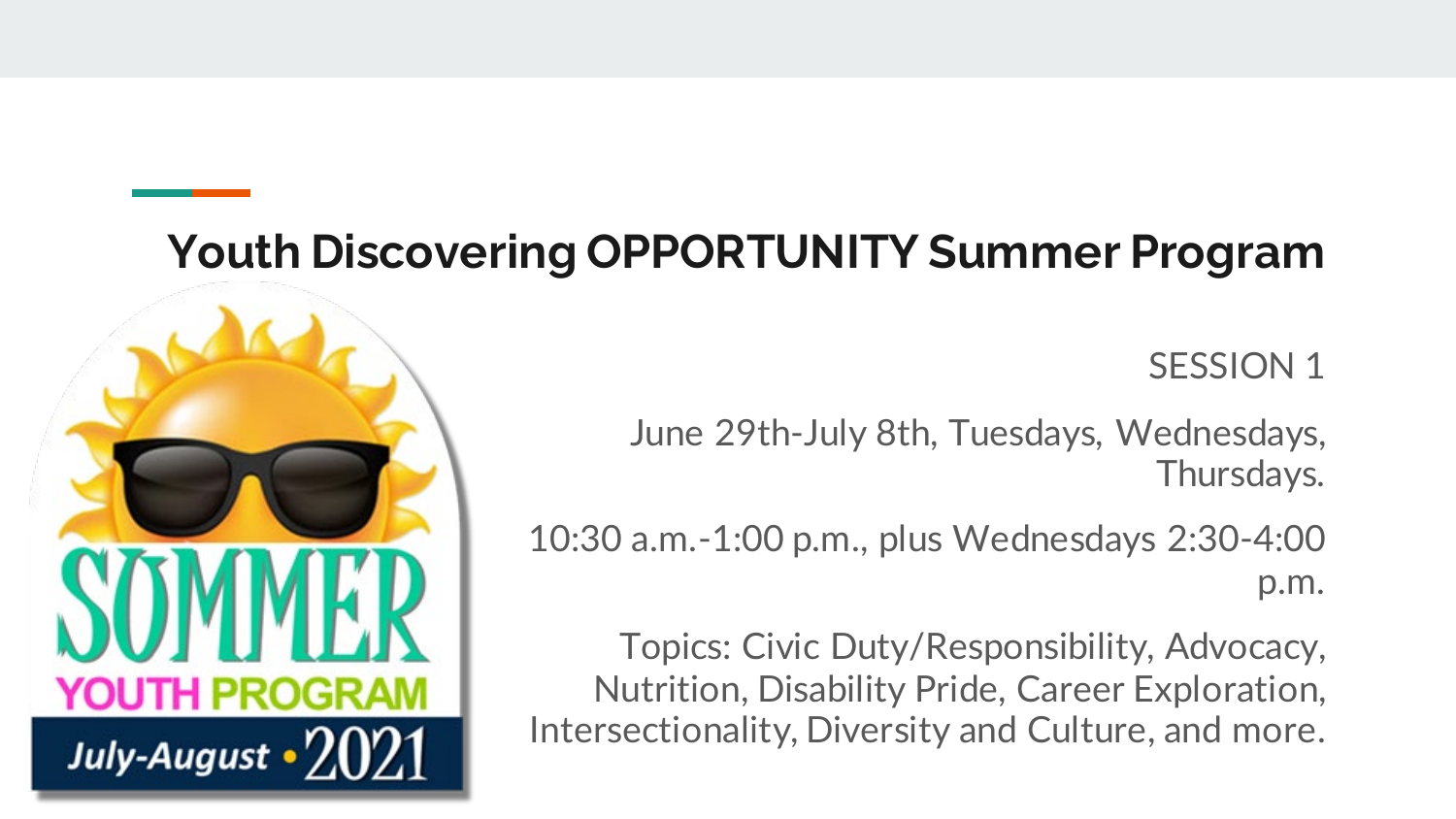#### **Session 2**

July 27th-August 5th Tuesdays, Wednesdays, Thursdays.

10:30 a.m.-1:00 p.m., plus Wednesdays 2:30-4:00 p.m.

Life Skills for Success: Email, Electronic Scheduling, Note-taking, Time Management, Critical Thinking, Decision Making, Self-Knowledge, General Reading, and Math Skills.